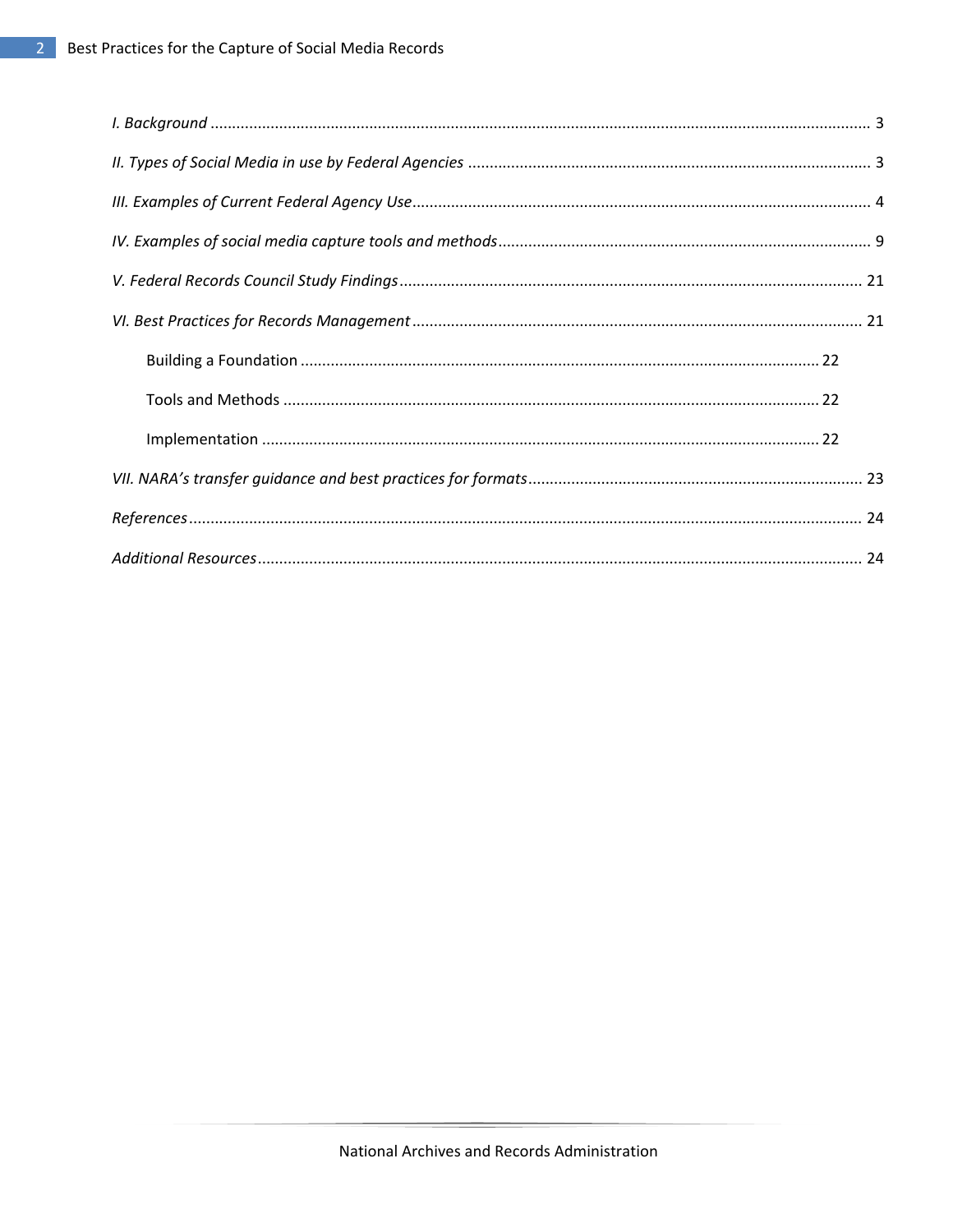### <span id="page-2-0"></span>*I. Background*

Federal agencies are increasingly using social media platforms to engage with their employees and the public. Such activity may result in the creation of Federal records that must be captured and managed in compliance with Federal records management laws, regulations, and policies.

GAO Audit 11-605,"Social Media: Federal Agencies Need Policies and Procedures for Managing and Protecting Information They Access and Disseminate," concluded that social media "can pose challenges in managing and identifying records, protecting personal information, and ensuring the security of Federal information and systems."<sup>[1](#page-2-2)</sup> The audit specifically addressed security and records management issues concerning agency social media activity. In response, the Archivist of the United States committed NARA to developing "guidance on effectively capturing records from social media sites and … best practices."<sup>[2](#page-2-3)</sup> Additionally, through forums Federal agencies have frequently expressed the desire for additional guidance. This white paper is part of NARA's effort to provide guidance and best practices for capturing social media records.

It is not feasible for NARA to provide platform-specific guidance because it is difficult to predict which tools will be available and preferred in the future. NARA's Report on Federal Web 2.0 Use and Record Value concluded that agencies anticipate a great deal of change in the social media landscape in part due to increasing technological convergence. Altogether these changes will provide more challenges to records management staff and their ability to capture and preserve content.<sup>[3](#page-2-4)</sup>

This paper reports on the current state of social media use in the Federal government. These examples offer building blocks for the creation of best practices for the successful capture of social media records. This white paper also provides an overview of available capture tools as of May 2013.

### <span id="page-2-1"></span>*II. Types of Social Media in use by Federal Agencies*

According to NARA's 2011 Records Management Self-Assessment Report, seventy percent of agencies currently use social media. Federal agencies employ a variety of social media platforms in their public outreach and internal communications. To reach targeted audiences on a large scale, agencies reported they most commonly used Facebook, Twitter, and YouTube among a multitude of platforms. <sup>[4](#page-2-5)</sup> GAO 11-605 reported that some Federal agencies have garnered a large base of followers through effective use of social media.<sup>[5](#page-2-6)</sup>

Social media serves several purposes including reposting information available on agency websites, posting information not available on publicly accessible agency websites, soliciting and responding to

 $\overline{\phantom{a}}$ 

<span id="page-2-2"></span><sup>1</sup> U. S. Government Accountability Office, *Federal Agencies Need Policies and Procedures for Managing and Protecting Information They Access and Disseminate***,** *GAO-11-605* (June 2011), "What GAO Found," [http://www.gao.gov/new.items/d11605.pdf.](http://www.gao.gov/new.items/d11605.pdf)<br><sup>2</sup> Ibid, 40.

<span id="page-2-4"></span><span id="page-2-3"></span><sup>3</sup> National Archives and Records Administration, *A Report on Federal Web 2.0 Use and Record Value* (2010) 18-19, [http://www.archives.gov/records-mgmt/resources/web2.0-use.pdf.](http://www.archives.gov/records-mgmt/resources/web2.0-use.pdf) [4](http://www.archives.gov/records-mgmt/resources/web2.0-use.pdf) National Archives and Records Administration, *Records Management Self-Assessment Report* (2011), 23,

<span id="page-2-5"></span>[http://www.archives.gov/records-mgmt/resources/self-assessment-2011.pdf.](http://www.archives.gov/records-mgmt/resources/self-assessment-2011.pdf)

<span id="page-2-6"></span>U.S. Government Accountability Office, *Federal Agencies Need Policies and Procedures for Managing and Protecting Information They Access and Disseminate***,** GAO-11-605 (June 2011), 4-5, [http://www.gao.gov/new.items/d11605.pdf.](http://www.gao.gov/new.items/d11605.pdf)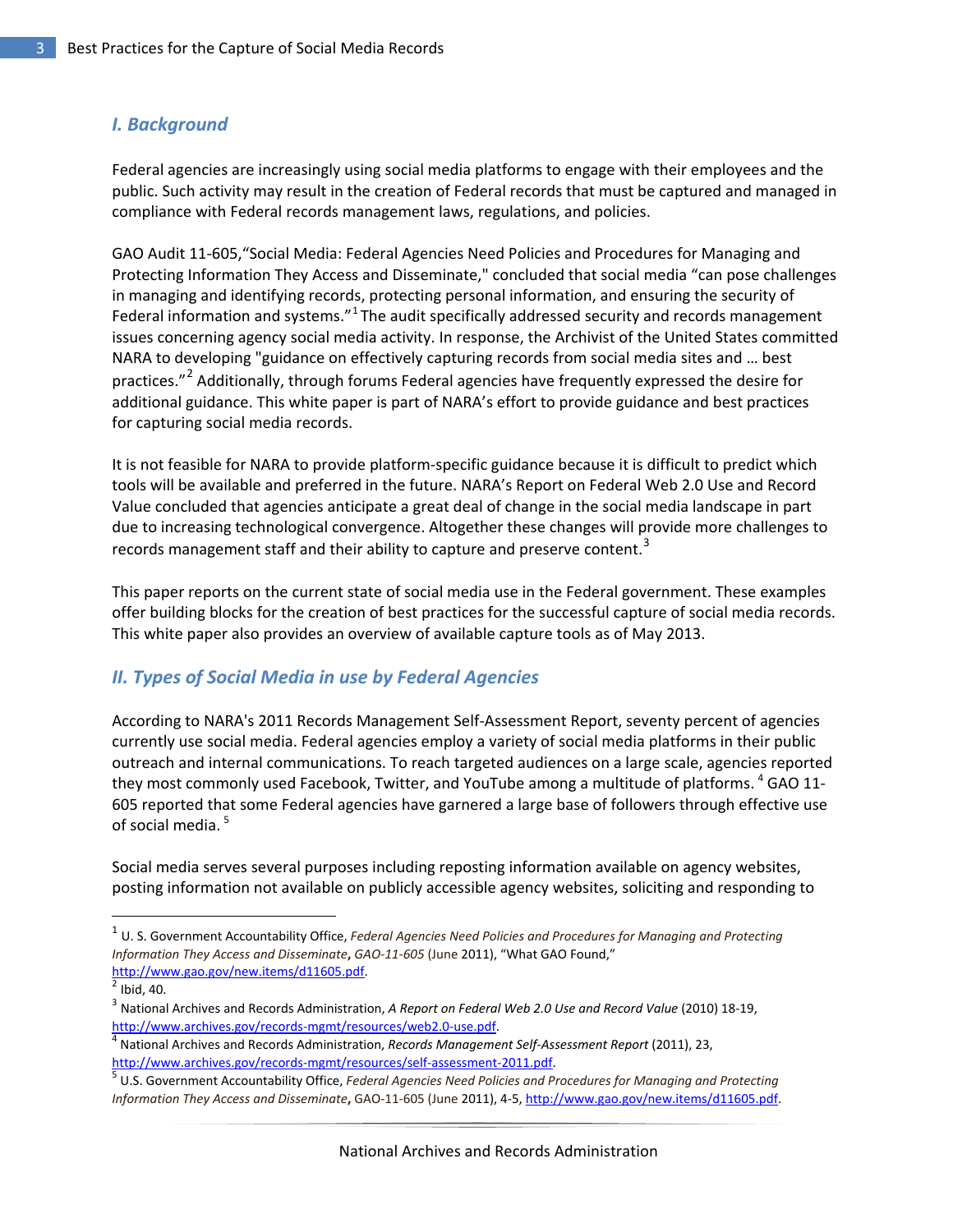comments, and providing links to non-governmental websites. External communication can mean interacting with the public or collaborating with other Federal agencies or other organizations. Internal communication can be for business or social purposes. The U.S. Navy describes the importance of using social media in its Social Media Handbook as helping "fulfill your obligation to communicate with all of your stakeholders. It also provides another, often richer, means of sharing information with internal and external audiences. Your stakeholders are increasingly using social media, and you're better off reaching them there than not at all."<sup>[6](#page-3-1)</sup> Agencies have described social media tools as a "multiplier of resources" where "more audiences can be reached with fewer resources needed on the part of the agency."<sup>[7](#page-3-2)</sup> The use of social media by agencies from across the Federal government points to a general consensus regarding its value as a powerful communication tool.

Despite the mass communication opportunities, GAO 11-605 identified several areas of concern regarding Federal agencies' use of social media, including appropriate identification and management of Federal records, ensuring privacy for users, and security for government information systems. <sup>[8](#page-3-3)</sup> Reinforcing these concerns, NARA's 2011 Records Management Self-Assessment Report indicated that only fifty percent of responding agencies had policies and procedures for capturing and managing official records created on social media platforms although many said that policies were under development.<sup>[9](#page-3-4)</sup> However, several agencies stated they had media neutral records schedules they believed made social media-specific schedules unnecessary. Others said that official social media records were not being captured or were being printed in hard copy form without contextual metadata. The above assumptions may be contrary to records management best practices and should be discussed with the agency's Appraisal Archivist. Agencies must consider the preservation of content and context of Federal record material regardless of format.<sup>[10](#page-3-5)</sup>

#### <span id="page-3-0"></span>*III. Examples of Current Federal Agency Use*

A number of current social media recordkeeping and capture policies from Federal agencies were identified. The following chart provides details from selected policies, including excerpts addressing capture. The methods and tools included in the following chart are not endorsed by NARA but give a sense of the present landscape.

 $\overline{\phantom{a}}$ 

<span id="page-3-3"></span> U.S. Government Accountability Office, *Federal Agencies Need Policies and Procedures for Managing and Protecting*  Information They Access and Disseminate, GAO-11-605 (2011), 8-9, [http://www.gao.gov/new.items/d11605.pdf.](http://www.gao.gov/new.items/d11605.pdf)<br><sup>9</sup> National Archives and Records Administration, Records Management Self-Assessment Report (2011), 26-27,

<span id="page-3-1"></span><sup>6</sup> U.S. Navy, *Navy Command Social Media Handbook* (2010), 3,

<span id="page-3-2"></span>[http://www.cnrc.navy.mil/PAO/socialnetwrk/soc\\_med\\_hnd\\_bk.pdf.](http://www.cnrc.navy.mil/PAO/socialnetwrk/soc_med_hnd_bk.pdf)<br><sup>7</sup> National Archives and Records Administration, *A Report on Federal Web 2.0 Use and Record Value* (2010), 15, [http://www.archives.gov/records-mgmt/resources/web2.0-use.pdf.](http://www.archives.gov/records-mgmt/resources/web2.0-use.pdf) [8](http://www.archives.gov/records-mgmt/resources/web2.0-use.pdf)

<span id="page-3-4"></span>

<span id="page-3-5"></span>[http://www.archives.gov/records-mgmt/resources/self-assessment-2011.pdf.](http://www.archives.gov/records-mgmt/resources/self-assessment-2011.pdf)<br><sup>[10](http://www.archives.gov/records-mgmt/resources/self-assessment-2011.pdf)</sup> National Archives and Records Administration, "Expanding Acceptable Transfer Requirements: Transfer Instructions for Permanent Electronic Records" (2004)[, http://www.archives.gov/records-mgmt/initiatives/web-content-records.html;](http://www.archives.gov/records-mgmt/initiatives/web-content-records.html) National Archives and Records Administration, "NARA Guidance on Managing Web Records" (2005), [http://www.archives.gov/records](http://www.archives.gov/records-mgmt/policy/managing-web-records.html)[mgmt/policy/managing-web-records.html.](http://www.archives.gov/records-mgmt/policy/managing-web-records.html)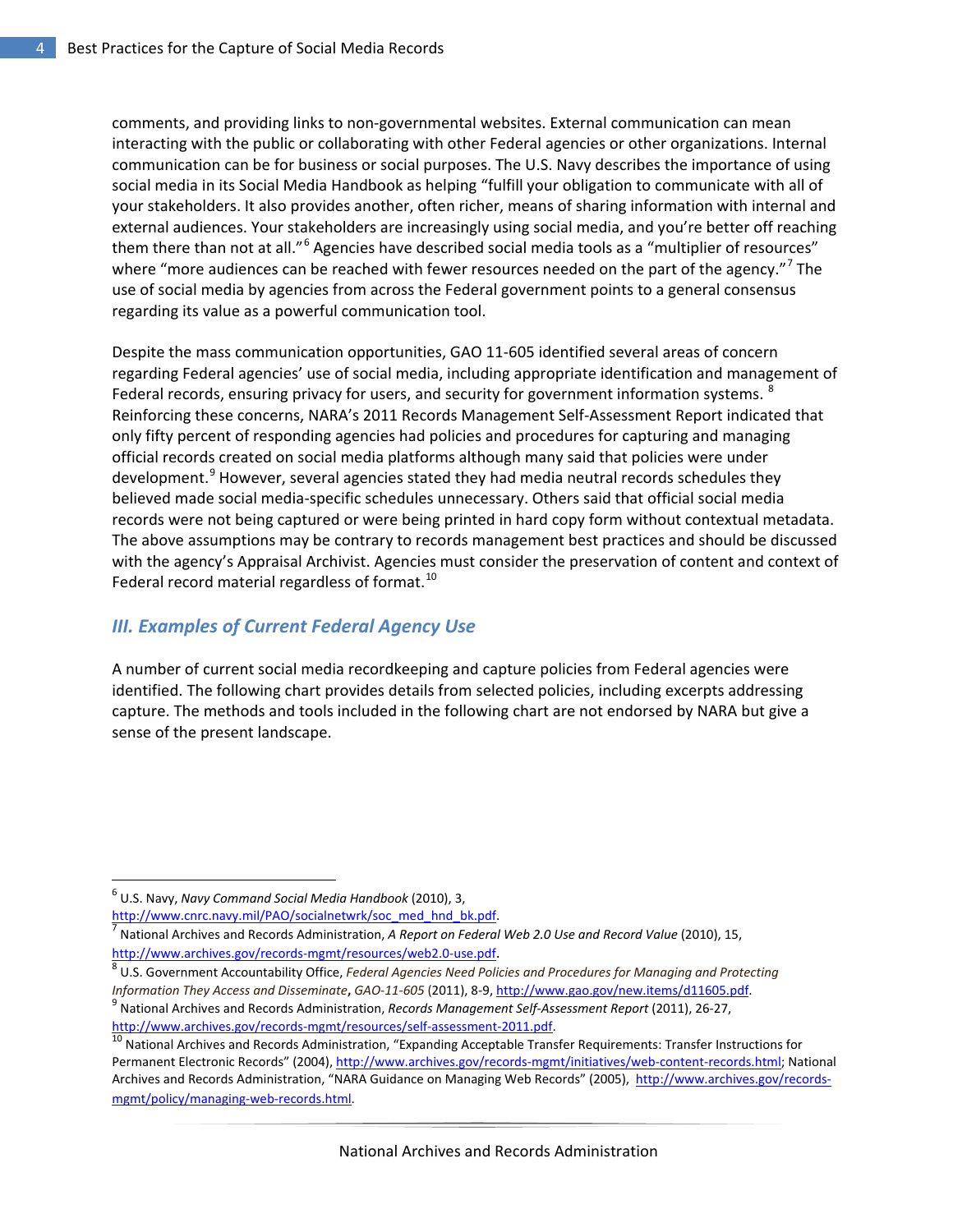| <b>Agency</b>                                | <b>Social Media Policies</b>                                                                                                                                                           | <b>Social Media in Use</b>                                                 | <b>Excerpts from Social Media Policies</b>                                                                                                                                                                                                                                                                                                                                                                                                                                                                                                                                                                                                                                                                                                                                                                                                                                                                                                                                                                                                                                                                                                                                                                                                                                                                                                                                                                                                                                                                                                 |
|----------------------------------------------|----------------------------------------------------------------------------------------------------------------------------------------------------------------------------------------|----------------------------------------------------------------------------|--------------------------------------------------------------------------------------------------------------------------------------------------------------------------------------------------------------------------------------------------------------------------------------------------------------------------------------------------------------------------------------------------------------------------------------------------------------------------------------------------------------------------------------------------------------------------------------------------------------------------------------------------------------------------------------------------------------------------------------------------------------------------------------------------------------------------------------------------------------------------------------------------------------------------------------------------------------------------------------------------------------------------------------------------------------------------------------------------------------------------------------------------------------------------------------------------------------------------------------------------------------------------------------------------------------------------------------------------------------------------------------------------------------------------------------------------------------------------------------------------------------------------------------------|
| <b>Centers for Disease</b><br><b>Control</b> | <b>CDC Social Media Tools, Guide-</b><br>lines and Best Practices<br><b>Twitter Guidelines and Best</b><br><b>Practices</b><br><b>Facebook Guidelines and Best</b><br><b>Practices</b> | Facebook, Twitter, YouTube,<br>LinkedIn                                    | "9. Establish a Records Management System: Set-up a system to keep track of<br>your Twitter posts, @replies, retweets and mentions to comply with Federal<br>guidelines for records management and archiving." (Twitter Guidelines p.4)<br>"Records Management. All Facebook page administrators must establish a sys-<br>tem to collect all Facebook posts, comments, fan posts, events, and hidden<br>posts (spam) to comply with Federal guidelines for records management and<br>archiving.<br>Any comment removed for violating the CDC commenting policy must be rec-<br>orded and archived prior to deleting." (Facebook Guidelines p.2)                                                                                                                                                                                                                                                                                                                                                                                                                                                                                                                                                                                                                                                                                                                                                                                                                                                                                            |
| <b>U.S. Coast Guard</b>                      | Social Media Chapter 11 from<br>the Public Affairs Manual<br>Social Media Field Guide                                                                                                  | Facebook, Twitter, YouTube,<br>Vimeo, Flickr, blogs, RSS feeds             | "Because a social media site is conducting the communications and transaction<br>on behalf of the Coast Guard, it shall be properly managed as a Federal record.<br>All content and comments posted on official social media sites shall be pre-<br>served IAW the Information and Life Cycle Management Manual, COMDTINST<br>M5212.12 (series)." (Chapter 11 p.11-4)<br>"2. General Comments. Comments that do not affect or require any administra-<br>tive action, policy decision or special compilation shall remain posted but are<br>considered obsolete in 10 days. Delete after one year.<br>3. Deleted comments. Comments that do not follow Public Affairs Social Media<br>Policy will be deleted but retained for one year. The comments can be de-<br>stroyed after one year if no other action has been taken regarding the deletion<br>of the comment. The moderator shall take a screen shotlabel the file with the<br>date, title of Facebook post and the initials of the person who removed the<br>comment; and store the file on a shared folder for easy retrieval if a Freedom of<br>Information Act request or other action be necessary<br>4. IAW this records schedule, CG-0922 has identified a free online tool,<br>Backupify (www.backupify.com) to archive content and comments on official<br>Facebook pages Coast Guard page managers shall establish a separate, non-<br>personal Backupify account and maintain archived data of official page content<br>and comments." (Social Media Field Guide p.8-9) |
| <b>Department of Agricul-</b><br>ture        | New Media Roles, Responsibil-<br>ities and Authorities                                                                                                                                 | Facebook, USDA Blog, Twitter,<br>YouTube, Flickr, Storify, RSS,<br>widgets | "(2) Records must be maintained for original or unique content created or pub-<br>lished to new media accounts or platforms, such as public comments or infor-<br>mation posted by individuals acting on behalf of the Department.<br>(3) Each Agency or program office is responsible for maintaining records related                                                                                                                                                                                                                                                                                                                                                                                                                                                                                                                                                                                                                                                                                                                                                                                                                                                                                                                                                                                                                                                                                                                                                                                                                     |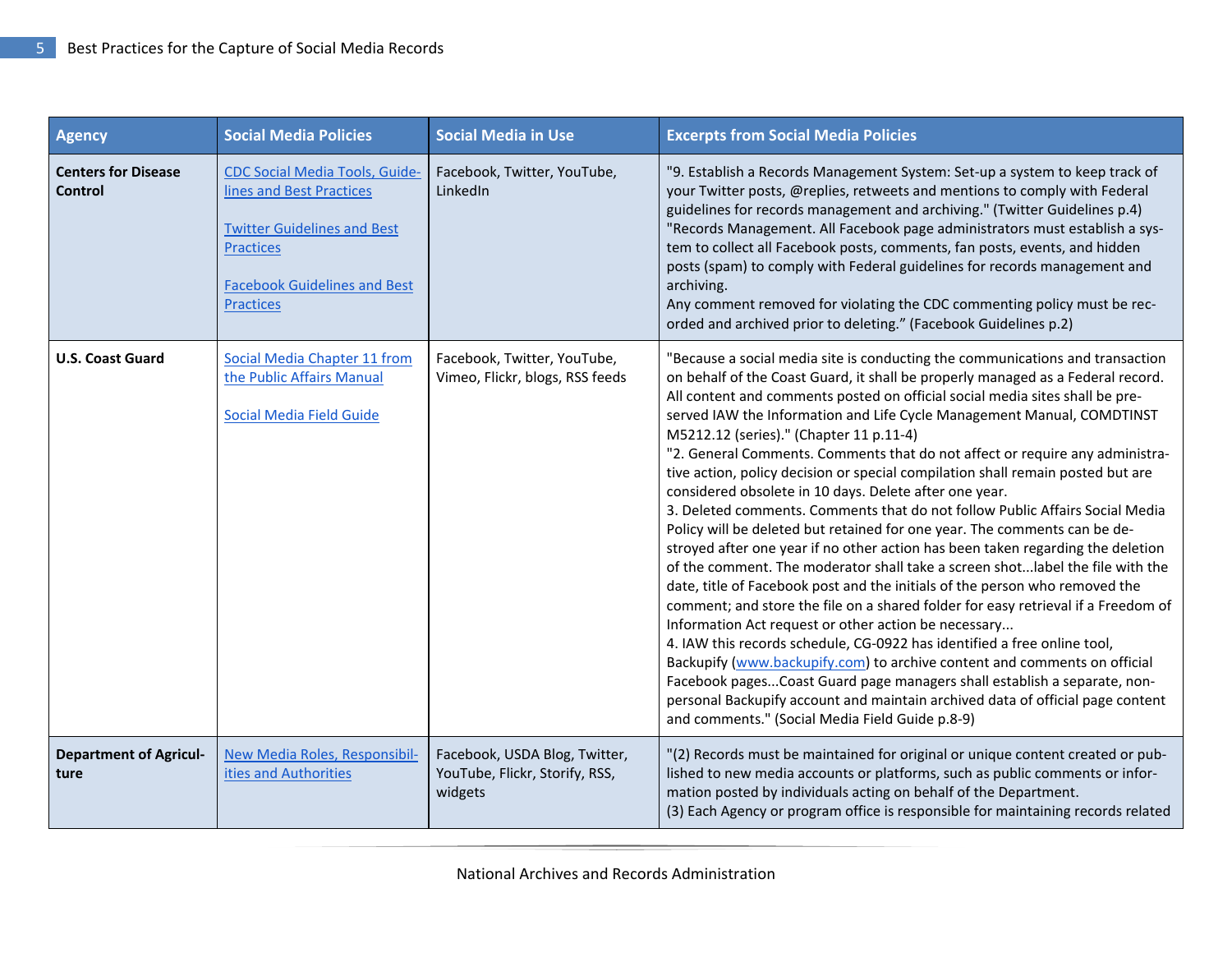| <b>Agency</b>                                              | <b>Social Media Policies</b>                                                                                              | <b>Social Media in Use</b>                                                              | <b>Excerpts from Social Media Policies</b>                                                                                                                                                                                                                                                                                                                                                                                                                                                                                                                                                   |
|------------------------------------------------------------|---------------------------------------------------------------------------------------------------------------------------|-----------------------------------------------------------------------------------------|----------------------------------------------------------------------------------------------------------------------------------------------------------------------------------------------------------------------------------------------------------------------------------------------------------------------------------------------------------------------------------------------------------------------------------------------------------------------------------------------------------------------------------------------------------------------------------------------|
|                                                            |                                                                                                                           |                                                                                         | to their new media accounts or activities." (p.3)<br>"(3) Working with the OC to ensure that new media technologies comply with<br>established USDA IT security, archival and records management requirements<br>(5) Identifying and properly archiving record material in accordance with ap-<br>proved records disposition schedules.(6) Ensuring that records on new media<br>web sites are copied or otherwise captured and maintained with related rec-<br>ords, unless the site has a records management application that can manage the<br>record throughout its lifecycle." (p. 5-6) |
| <b>Department of Housing</b><br>and Urban Develop-<br>ment | <b>Departmental Policies and</b><br><b>Procedures for Use of Social</b><br><b>Media Sites by HUD Offices</b><br>and Staff | Facebook, Twitter, Flickr, HUD<br>Wiki, Looking into e-book publish-<br>ing and formats | "A statement of record retention should be posted 'This is the HUD page on<br>Facebook. Comments posted on and messages received through HUD pages are<br>considered Federal records and shall be archived.' Please see NARA's General<br>Records Schedules, in particular Section 20 on electronic records<br>http://www.archives.gov/records-mgmt/grs/." (p. 5)                                                                                                                                                                                                                            |
| <b>Department of State</b>                                 | <b>Using Social Media</b>                                                                                                 | Facebook, Twitter, YouTube,<br>Flickr, Tumblr, blogs, Google+,<br>Pinterest, RSS feeds  | "(9) Records in social media sites must be copied or otherwise captured and<br>maintained with related records, unless the site has a record management ap-<br>plication that can manage the records throughout its lifecycle. Nonrecord con-<br>tent consisting of duplicate information which is maintained in other depart-<br>ment recordkeeping systems (original recordkeeping copy is maintained in ac-<br>cordance with its records disposition schedule), and transitory records do not<br>need to be archived and may be deleted when no longer needed." (p.11)                    |
| <b>Department of Veter-</b><br>ans Affairs                 | VA Directive 6515 Use of Web-<br>based Collaboration Technolo-<br>gies                                                    | Facebook, Twitter, YouTube,<br>Flickr, blogs                                            | VA records officer shall "(2) Work with the Archivist of the United States and VA<br>content owners to determine the most appropriate method(s) to capture and<br>retain VA records on both Federal servers and VA activities hosted on non-<br>Federal Web-based collaboration hosts." (p. 14)                                                                                                                                                                                                                                                                                              |
| <b>Environmental Protec-</b><br>tion Agency                | <b>Social Media Policy</b><br><b>Using Social Media Internally</b><br>at the EPA<br><b>EPA Facebook Guidance</b>          | Facebook, Twitter, YouTube,<br>Flickr, Challenge.gov, blogs, and a<br>Yammer pilot      | "11. Maintain Records<br>The laws, regulations and policies that govern proper records management (i.e.,<br>creation, maintenance/use and disposition) still apply when using social me-<br>diaNew content created with social media tools that qualifies as a Federal rec-<br>ord must be captured and maintained in a recordkeeping system according to<br>EPA's Records Management PolicyPlease note that content created with social<br>media tools may be subject to document production under FOIA or litigation"<br>(Using Social Media Internally p.4-5)                             |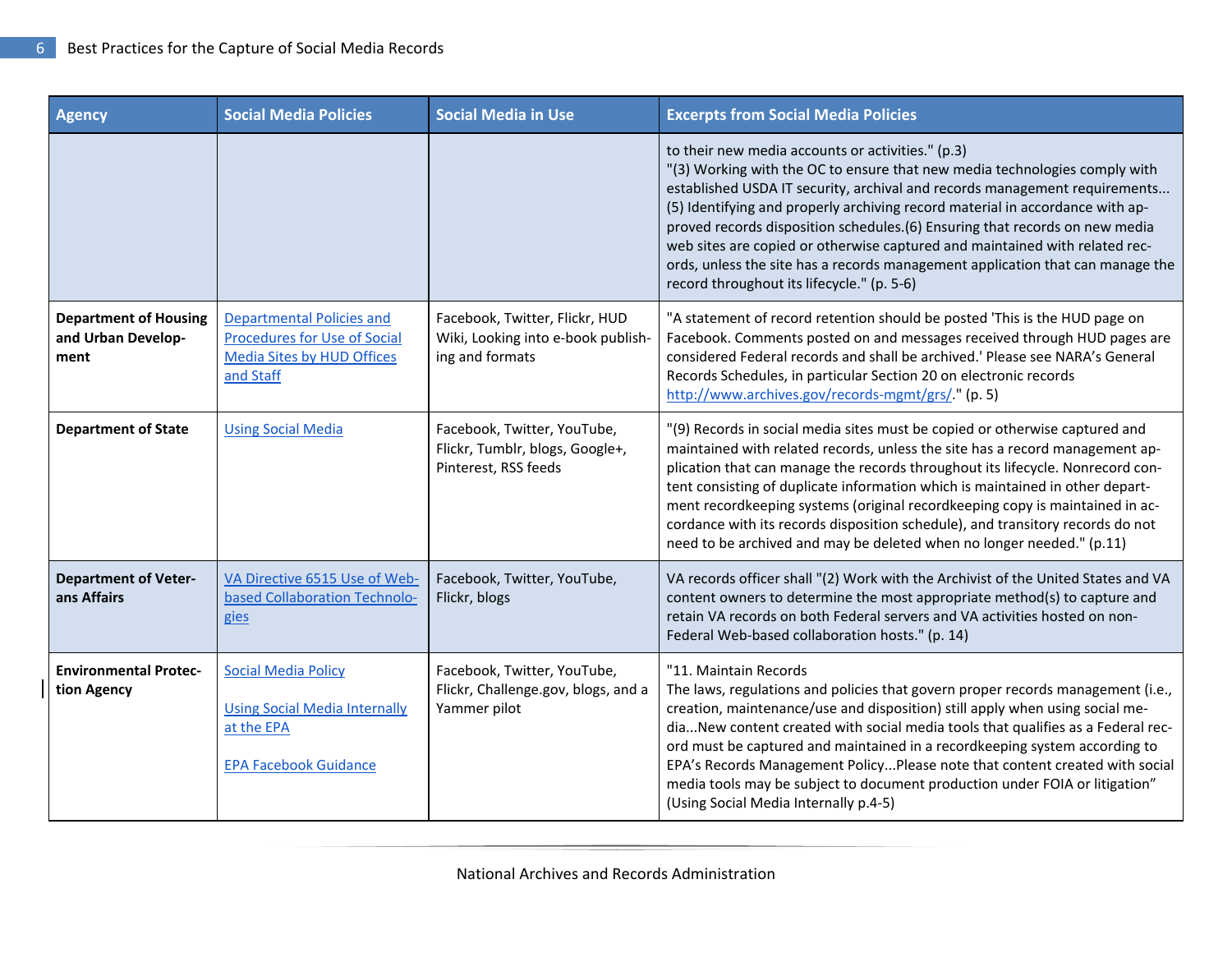| <b>Agency</b>                                                 | <b>Social Media Policies</b>                                                                                                                                                       | <b>Social Media in Use</b>                                                                                                                                                                 | <b>Excerpts from Social Media Policies</b>                                                                                                                                                                                                                                                                                                                                                                                                                                                                                                                                                                                                                                                                                                                                                               |
|---------------------------------------------------------------|------------------------------------------------------------------------------------------------------------------------------------------------------------------------------------|--------------------------------------------------------------------------------------------------------------------------------------------------------------------------------------------|----------------------------------------------------------------------------------------------------------------------------------------------------------------------------------------------------------------------------------------------------------------------------------------------------------------------------------------------------------------------------------------------------------------------------------------------------------------------------------------------------------------------------------------------------------------------------------------------------------------------------------------------------------------------------------------------------------------------------------------------------------------------------------------------------------|
|                                                               |                                                                                                                                                                                    |                                                                                                                                                                                            | "Never simply delete comments and other fan-generated content! If content<br>does not meet the comment policy, retain the entire item and as much detail as<br>possible (fan name, the date and time of posting, etc.) in an offline format. For<br>example, comments can be stored in a simple Word document. Store multime-<br>dia content in its native format and note the details in the same Word docu-<br>ment. Capture enough about the post and the response so that someone read-<br>ing about it later gets the context. Also note the reason why the content did not<br>meet the comment policy. Then delete it from your page." (EPA Facebook Guid-<br>ance)                                                                                                                                |
| <b>General Services Ad-</b><br>ministration                   | Social Media Navigator: GSA's<br><b>Guide to Official Use of Social</b><br><b>Media</b>                                                                                            | Facebook, Twitter, YouTube,<br>LinkedIn, Flickr, blogs, Google+,<br>RSS feeds                                                                                                              | "When using electronic media, whether it is a blog, a website, a wiki, email, or<br>any other type of electronic communication, the regulations that govern proper<br>management, archival, and release of records still apply. The National Archives<br>and Records Administration (NARA) offers resources and guidance to agencies<br>to ensure proper records management. Contact records@gsa.gov for questions<br>pertaining to records management at GSA." (p.7)                                                                                                                                                                                                                                                                                                                                    |
| <b>National Archives and</b><br><b>Records Administration</b> | <b>Rules of Behavior for Using</b><br>Web 2.0 and Social Media<br><b>Web Sites and Responsibilities</b><br>for Content Management,<br>NARA Guidance 831-2, Febru-<br>ary 24, 2010. | Facebook, Twitter, YouTube,<br>Flickr, Tumblr, Foursquare,<br>Pinterest, Google+, Ustream,<br>Historypin, Apps, blogs, wikis,<br><b>Internal Collaboration Network</b><br>(ICN), RSS feeds | "(2) Records created and maintained in social media may be covered in the<br>agency's Records Control Schedule and/or the General Records Schedules and<br>should be managed in accordance with approved dispositions." (p.8)                                                                                                                                                                                                                                                                                                                                                                                                                                                                                                                                                                            |
| U.S. Navy                                                     | <b>Navy Command Social Media</b><br>Handbook                                                                                                                                       | Facebook, Twitter, YouTube,<br>Flickr, RSS feeds                                                                                                                                           | "Records keeping policy guidance for social media is being developed by<br>USG/DoD. In the interim, it is up to COs and their PAOs to make a determination<br>on when and what kind of information to archive. For example, if a unit is in-<br>volved in an operation of historical significance then it would be prudent for the<br>command to archive as much of the content of their social media presences as<br>possible for the historical record. Some effective means of archiving information<br>include ensuring the content posted on social presences is also available via a<br>command website, archiving e-mail related to command social presences, tak-<br>ing screen captures of social presences and copying and pasting posted content<br>into a text file or word document." (p.9) |
| <b>Smithsonian Institution</b>                                | <b>Electronic Records: Recom-</b>                                                                                                                                                  | Facebook, Twitter, YouTube,                                                                                                                                                                | For text, video, audio, and other files: "In accordance with best practices, SI Ar-                                                                                                                                                                                                                                                                                                                                                                                                                                                                                                                                                                                                                                                                                                                      |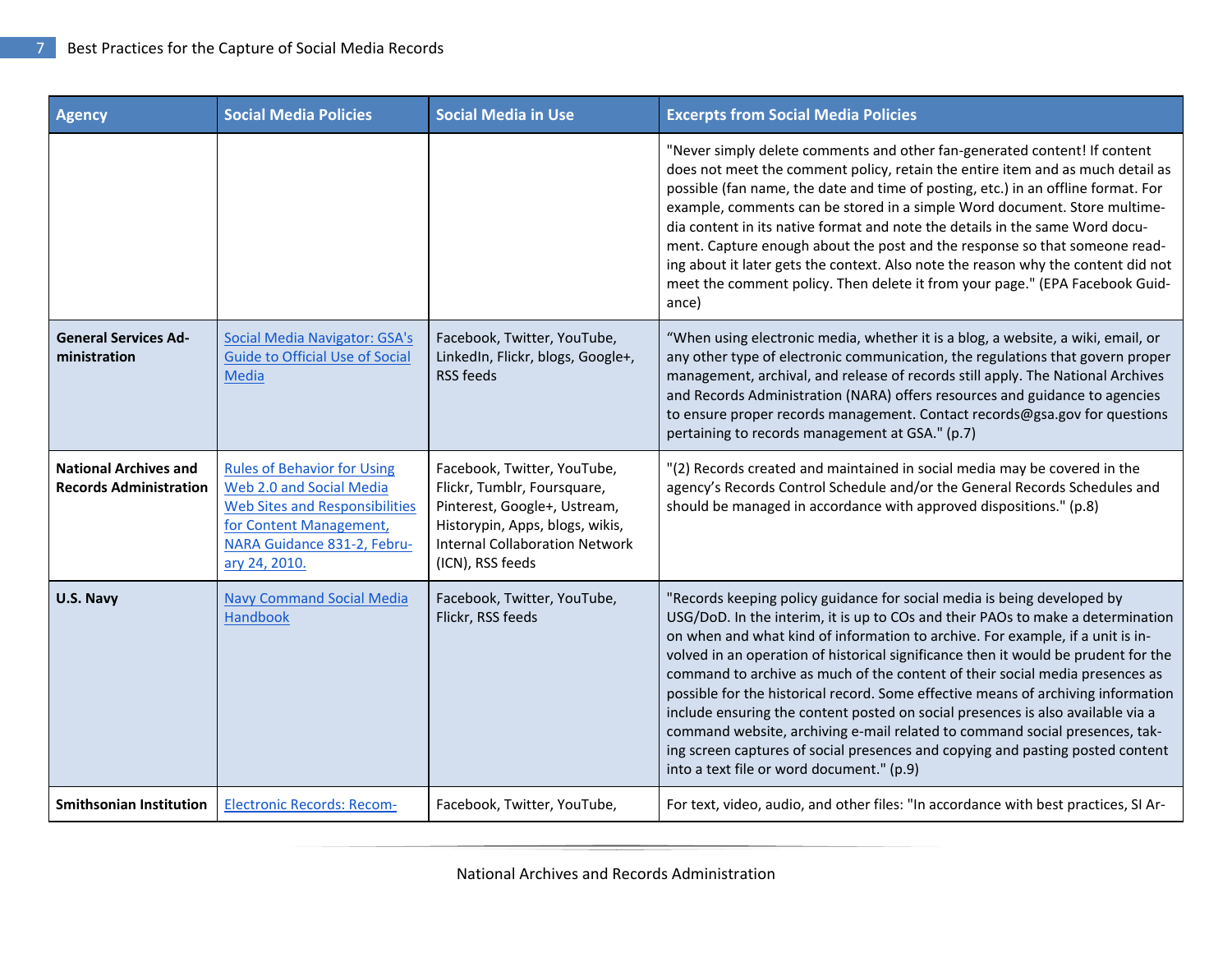| <b>Agency</b> | <b>Social Media Policies</b>                                                                     | Social Media in Use                       | <b>Excerpts from Social Media Policies</b>                                                                                                                                                                                                |
|---------------|--------------------------------------------------------------------------------------------------|-------------------------------------------|-------------------------------------------------------------------------------------------------------------------------------------------------------------------------------------------------------------------------------------------|
|               | mendation for Preservation<br>Formats<br>The Smithsonian: Using and<br><b>Archiving Facebook</b> | Flickr, Pinterest, Virtual World,<br>blog | chives prefers to preserve transferred electronic records in the formats de-<br>scribed in the table below." (Electronic Records p.5)<br>"We created PDF/A capture of Facebook pages." (The Smithsonian: Using and<br>Archiving Facebook) |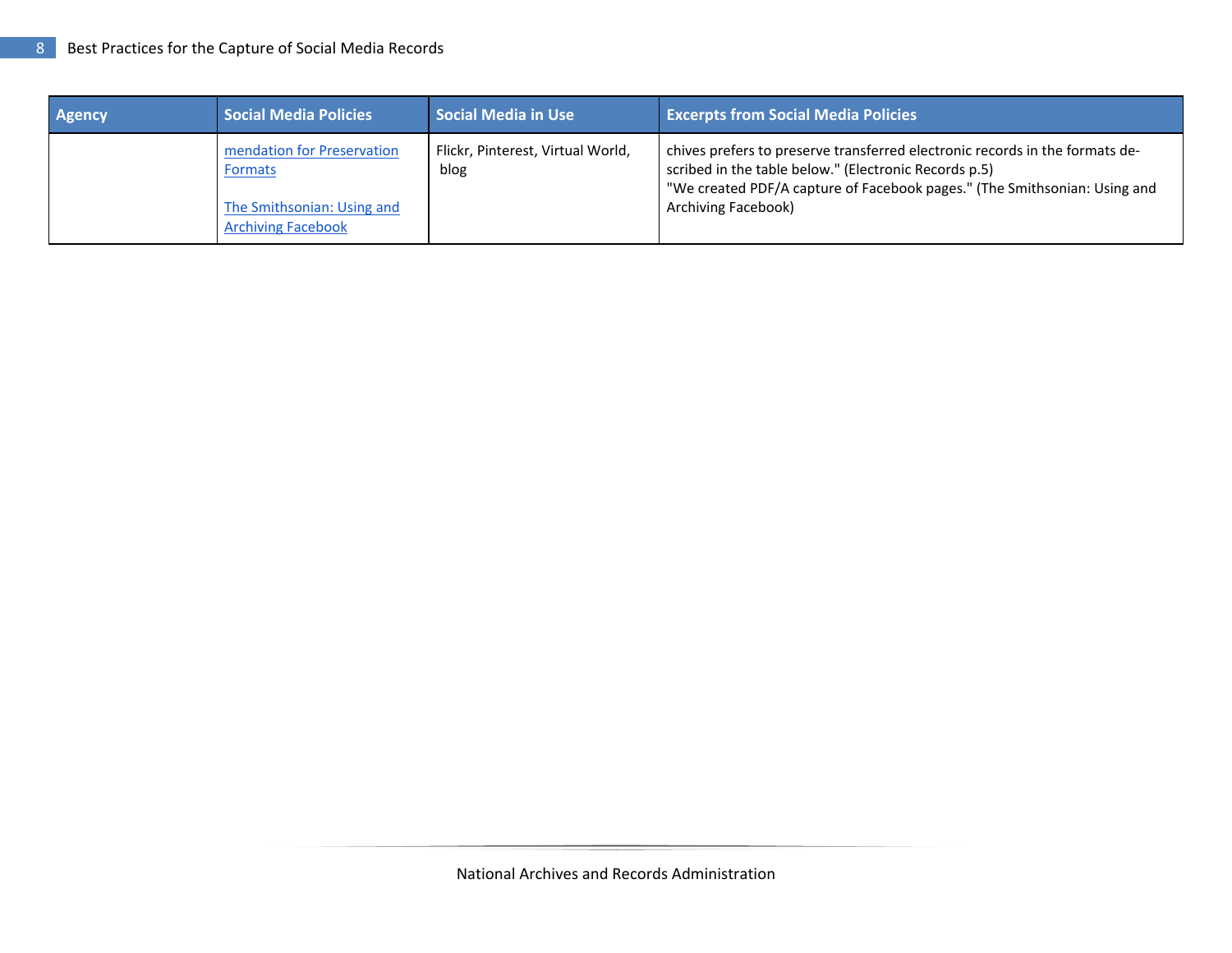# <span id="page-8-0"></span>*IV. Examples of social media capture tools and methods*

Application of policies and techniques to capture Federal social media records in the Executive Branch is in its infancy. Agencies employ various methods to capture content created on social media platforms. In May 2012, the Office of the Chief Records Officer and NARA's Social Media Team held a forum with Federal records management staff and web mangers to discuss best practices for social media capture. Participants confirmed they are using, testing, or considering a number of tools and techniques (see the table at right). They also asked questions regarding precisely what should be captured. Through presentations and discussions, only a few examples of successful implementation of capture tools and techniques emerged that could be classified as "best practices." For the purposes of this paper, best practices are defined as methods, techniques, or actions that allow agencies to capture complete social media records with associated metadata. The complete capture will allow agencies to manage records throughout their lifecycle

## **Capture Tools and Methods Currently in Use at Federal Agencies**

- Backup tools
- Ask vendor directly for content
- Copy and paste into a word document
- Export from social media platform in CSV format
- Print and file
- PDF/A
- Application Programming Interfaces (APIs) to create a customized tool to download into a database

while maintaining functionality and searchability to meet Federal records management requirements.

Social media content capture is an emerging topic that has not consolidated around standards for capture. Many of the available tools are focused on providing "backup" products to users and are not aimed at capture for recordkeeping purposes. These vendors often provide a free basic service and charge for additional functionality or number of information streams. Some tools focus on providing capture for e-discovery and regulations compliance (e.g. FINRA, SOX). These tools can assist in capturing content so that agencies have a copy of what their social media platforms contained at a given time.

Web crawlers are another potential tool that can assist in the capture of web content. They often require higher levels of expertise and specific knowledge to deploy effectively. Examples of web crawlers are listed at [http://en.wikipedia.org/wiki/Web\\_crawler](http://en.wikipedia.org/wiki/Web_crawler) (as of May 2013). As stated in NARA Guidance on managing social media records, it is the responsibility of the agency to determine what kinds of content and metadata should be captured as records, weighing if these are adequate for preservation purposes.

The NARA Guidance on managing social media records addressed strategies agencies could take to manage records, including:

- Using web crawling or other software to create local versions of sites;
- Using web capture tools to capture social media content and migrate to other formats;
- Using platform specific application programming interfaces (APIs) to pull content;
- Using RSS Feeds, aggregators, or manual methods to capture content;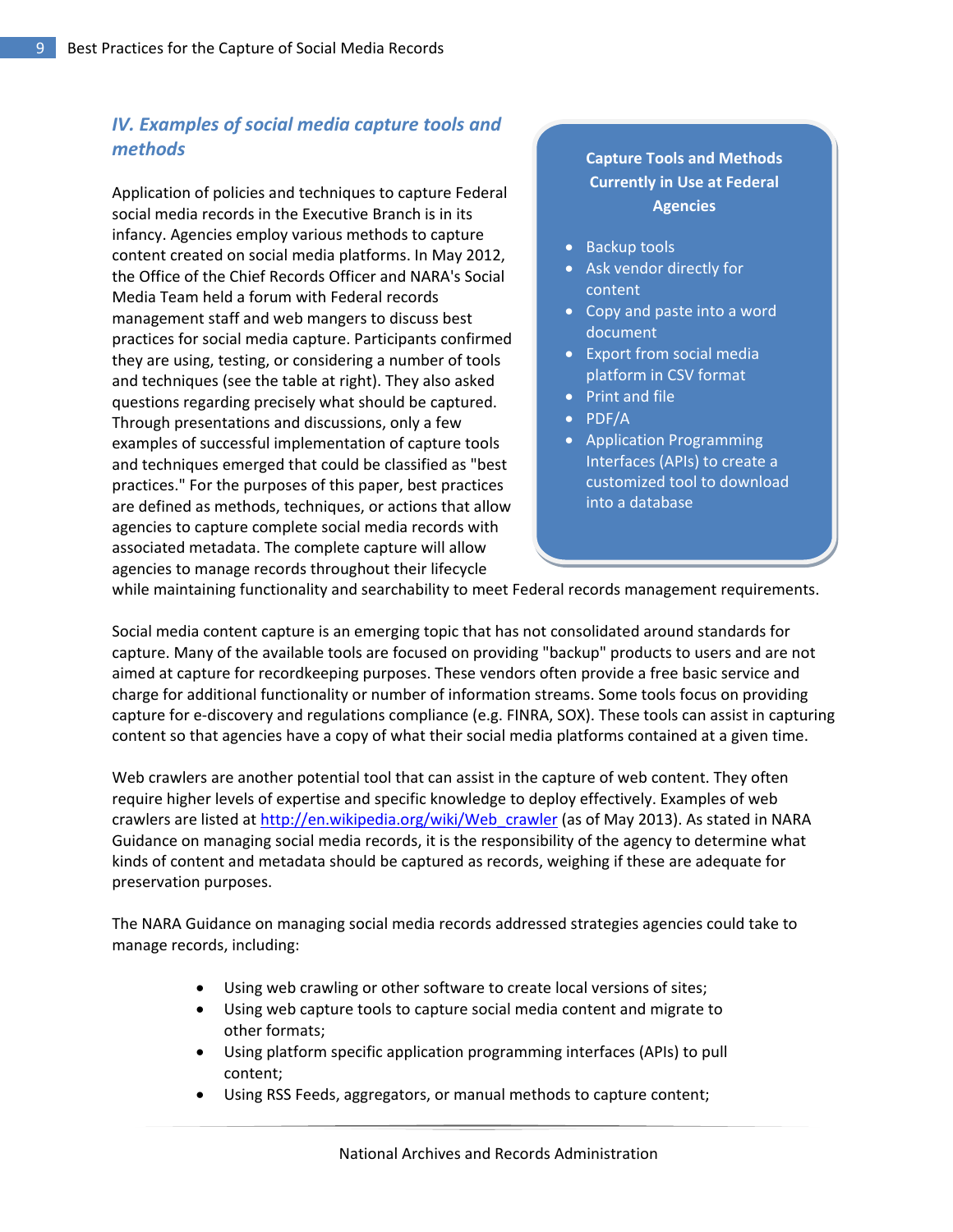• Using tools built into some social media platforms to export content.

The following table lists available tools and software available at the time of publication (May 2013) that could assist Federal agencies in implementing the above strategies for capturing social media content. They were neither tested nor are they endorsed by NARA. It remains the responsibility of agency records officers to evaluate software functionality and compliance with recordkeeping requirements. The list represents the range of services available together with pricing information, product descriptions from their developers and available product reviews. The "Platforms Able to Capture" column illustrates that some tools are designed for a specific type of social media and others for many different kinds. Where the method of capture is divulged, it is included in its own column.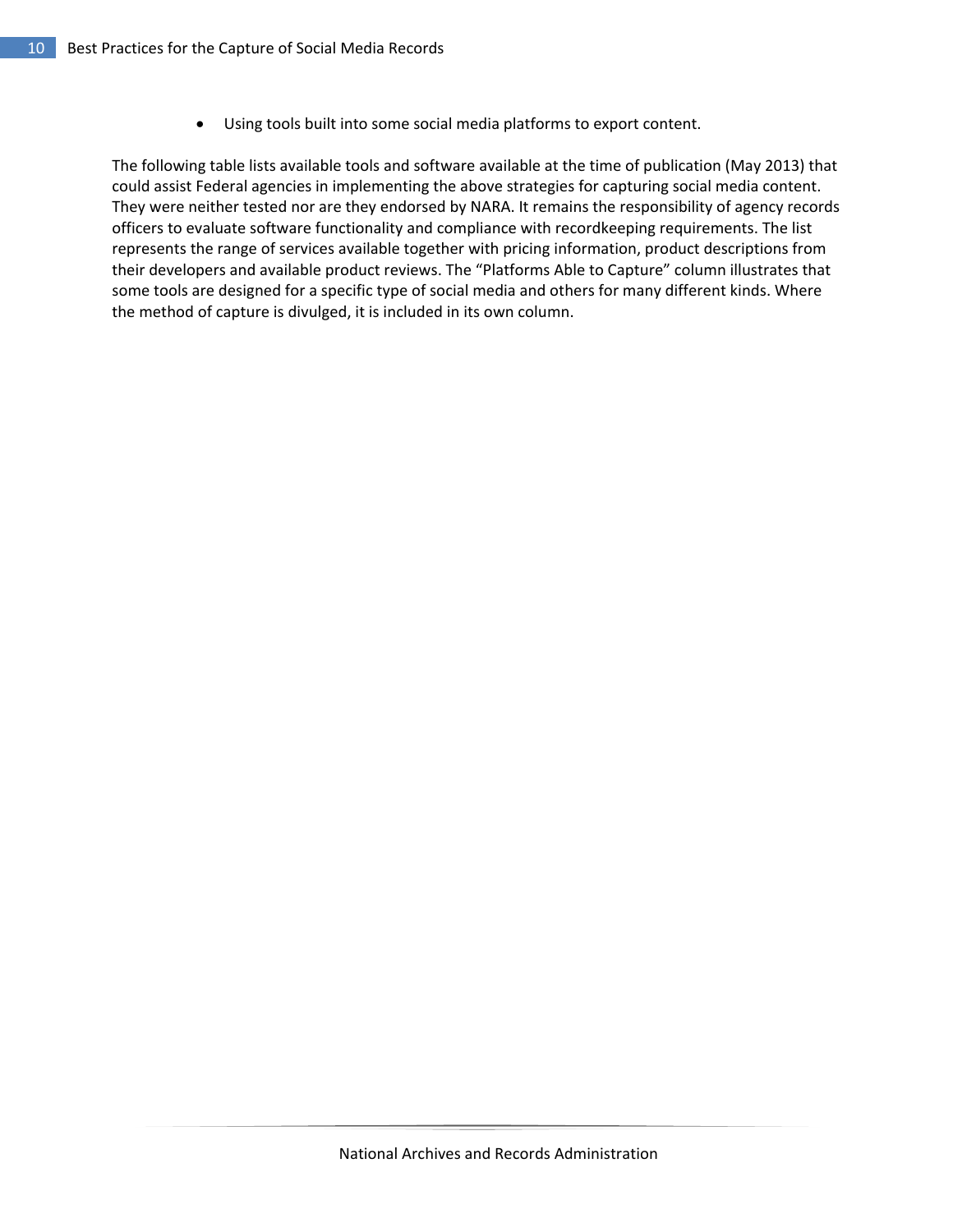| <b>Provider</b>           | <b>Paid Service</b> | <b>Product Description &amp; Use Cases</b>                                                                                                                                                                                                       | <b>Platforms Able</b><br>to Capture                         | <b>Method of Capture</b>                                                                                                                                                                                                                                                                                 | <b>Notes</b>                          |
|---------------------------|---------------------|--------------------------------------------------------------------------------------------------------------------------------------------------------------------------------------------------------------------------------------------------|-------------------------------------------------------------|----------------------------------------------------------------------------------------------------------------------------------------------------------------------------------------------------------------------------------------------------------------------------------------------------------|---------------------------------------|
| <b>Actiance Socialite</b> |                     | Socialite provides products to assist in<br>the backup and management of social<br>media content.                                                                                                                                                | Facebook,<br>LinkedIn, Twit-<br>ter, YouTube                |                                                                                                                                                                                                                                                                                                          |                                       |
| <b>Aleph Archives</b>     |                     | Web archiving service uses CAMA tool<br>for regulatory compliance and e-<br>discovery aimed at corporations to<br>capture, store, and sort web content<br>for e-discovery and regulatory com-<br>pliance. Provides a number of service<br>plans. | Facebook, Twit-<br>ter, LinkedIn,<br>YouTube, web-<br>sites | Web crawlers regularly crawl and capture<br>web sites as complete snapshots and displays<br>the content in its original form (no URL re-<br>writing, no JavaScript injection, etc.) They use<br>the Web ARChive (WARC) format (ISO<br>28500:2009). Content can be stored with<br>them or on own servers. |                                       |
| <b>Alfresco</b>           |                     | Provides content management within<br>the tool. It is unclear if it captures<br>content with related metadata.                                                                                                                                   | Facebook, Twit-<br>ter, YouTube,<br>websites,               | Content management system captures social<br>media content when it publishes to the plat-<br>form.                                                                                                                                                                                                       |                                       |
| <b>Archify</b>            |                     | Archify captures and organizes social<br>media streams and browser activity<br>and makes it searchable and accessi-<br>ble across all devices.                                                                                                   | Facebook,<br>Twitter,<br>LinkedIn                           |                                                                                                                                                                                                                                                                                                          |                                       |
| <b>ArchiveFacebook</b>    |                     | Mozilla Firefox plug-in saves content<br>from Facebook accounts directly to<br>hard drives, including photos, info,<br>messages, activity stream, friends list,<br>notes, events and groups.                                                     | Facebook                                                    | Prototype called Facebook Archiver uses a<br>modified version of ScrapBook to perform<br>specific AJAX requests in order to capture<br>each page of a Facebook account. Modifying<br>the internal linkage of the captured pages will<br>make the archived collection easier to<br>browse.                |                                       |
| <b>Archive-It</b>         |                     | Subscription service from the Internet<br>archive allows institutions to build,<br>manage and search their own web<br>archive.                                                                                                                   | Facebook, web<br>sites, Twitter                             | Harvest web content according to subscrib-<br>er's frequency preference for each URL they<br>are capturing, including "on demand" capture<br>request, such as the case of a historic event.                                                                                                              |                                       |
| <b>ArchiveSocial</b>      |                     | Automatically captures and archives<br>social media content for compliance,<br>records management, and e-                                                                                                                                        | Facebook, Twit-<br>ter, LinkedIn,<br>YouTube                |                                                                                                                                                                                                                                                                                                          | No software installation<br>required. |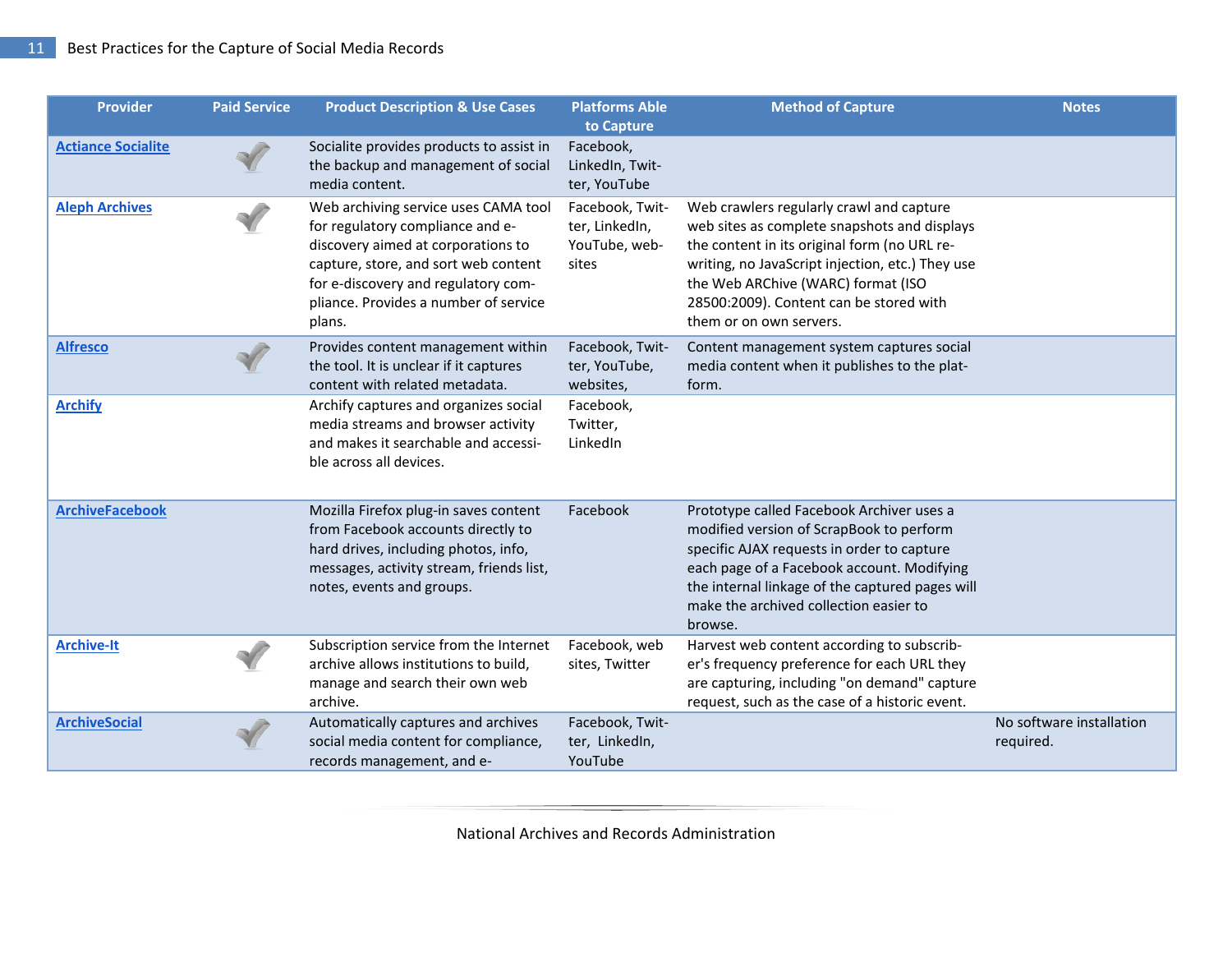| <b>Provider</b>                         | <b>Paid Service</b> | <b>Product Description &amp; Use Cases</b>                                                                                                                                                                                                                  | <b>Platforms Able</b><br>to Capture                                                                                                            | <b>Method of Capture</b>                                                                                                                                                                                                                                                | <b>Notes</b>                                                                                                                                                           |
|-----------------------------------------|---------------------|-------------------------------------------------------------------------------------------------------------------------------------------------------------------------------------------------------------------------------------------------------------|------------------------------------------------------------------------------------------------------------------------------------------------|-------------------------------------------------------------------------------------------------------------------------------------------------------------------------------------------------------------------------------------------------------------------------|------------------------------------------------------------------------------------------------------------------------------------------------------------------------|
|                                         |                     | discovery needs.                                                                                                                                                                                                                                            |                                                                                                                                                |                                                                                                                                                                                                                                                                         |                                                                                                                                                                        |
| <b>Arkovi RegEd</b>                     |                     | Captures social media content to<br>power your compliance and enable<br>your marketing to expand.                                                                                                                                                           | Facebook, Twit-<br>ter, LinkedIn,<br>Google+,<br>YouTube, RSS<br>feeds                                                                         | Arkovi accesses social networks directly<br>through their APIs to capture content regard-<br>less of how it's created or published. They use<br>RSS feeds to capture blogs and other social<br>platforms that offer limited or no API access.                           |                                                                                                                                                                        |
| <b>Backup Buddy</b>                     |                     | Backup service for WordPress that<br>allows users to create a backup of the<br>entire installation and send to their<br>server, Amazon S3, Rackspace Cloud,<br>FTP, or e-mail. The backup can help<br>users restore and migrate WordPress<br>installations. | Wordpress                                                                                                                                      | Backs up single or multipress Wordpress with<br>widgets, themes, and plug-ins with scheduled<br>backups.                                                                                                                                                                |                                                                                                                                                                        |
| <b>Backupify for Per-</b><br>sonal Apps |                     | Pay as you go backup service with no<br>contracts that provides fully-<br>searchable automated backups of<br>social media content and storage for<br>the data.                                                                                              | Facebook, Twit-<br>ter, Gmail,<br>Google Drive,<br>Google Calen-<br>dar, Google<br>Sites, Google<br>Contacts, Flickr,<br>Picasa and<br>Blogger | Backupify queries the APIs of each online<br>account to identify recently added and up-<br>dated files and copies content to an encrypt-<br>ed archive in Amazon's high-availability stor-<br>age cloud. It then makes copies available for<br>download or restoration. | They do not capture Face-<br>book Places, FML markup<br>code, or Page Insights da-<br>ta.<br>Backup is weekly for the<br>free accounts and daily for<br>paid accounts. |
| <b>Convogence</b>                       |                     | A subscription service for continual<br>capture and retention of social media<br>content. It can be used for compli-<br>ance with a records retention policy<br>for data outside of a company's fire-<br>wall.                                              | Facebook, Twit-<br>ter, blogs, RSS<br>and ATOM<br>Feeds, and<br>Google Apps                                                                    | Web crawler captures social media and sub-<br>scribers can request an export of content at<br>any time, but it is unclear what the formats<br>are. They also provide an API for customers to<br>build adapters to integrate with any legacy<br>system.                  |                                                                                                                                                                        |
| <b>Downloadr</b>                        |                     | Windows app that allows users to<br>download photos from Flickr to their<br>computer.                                                                                                                                                                       | Flickr                                                                                                                                         | Writes EXIF and IPTC data so titles, tags and<br>location are preserved. Can search by full<br>text, user, tags, place, set, date, relevance,<br>group, and favorites.                                                                                                  |                                                                                                                                                                        |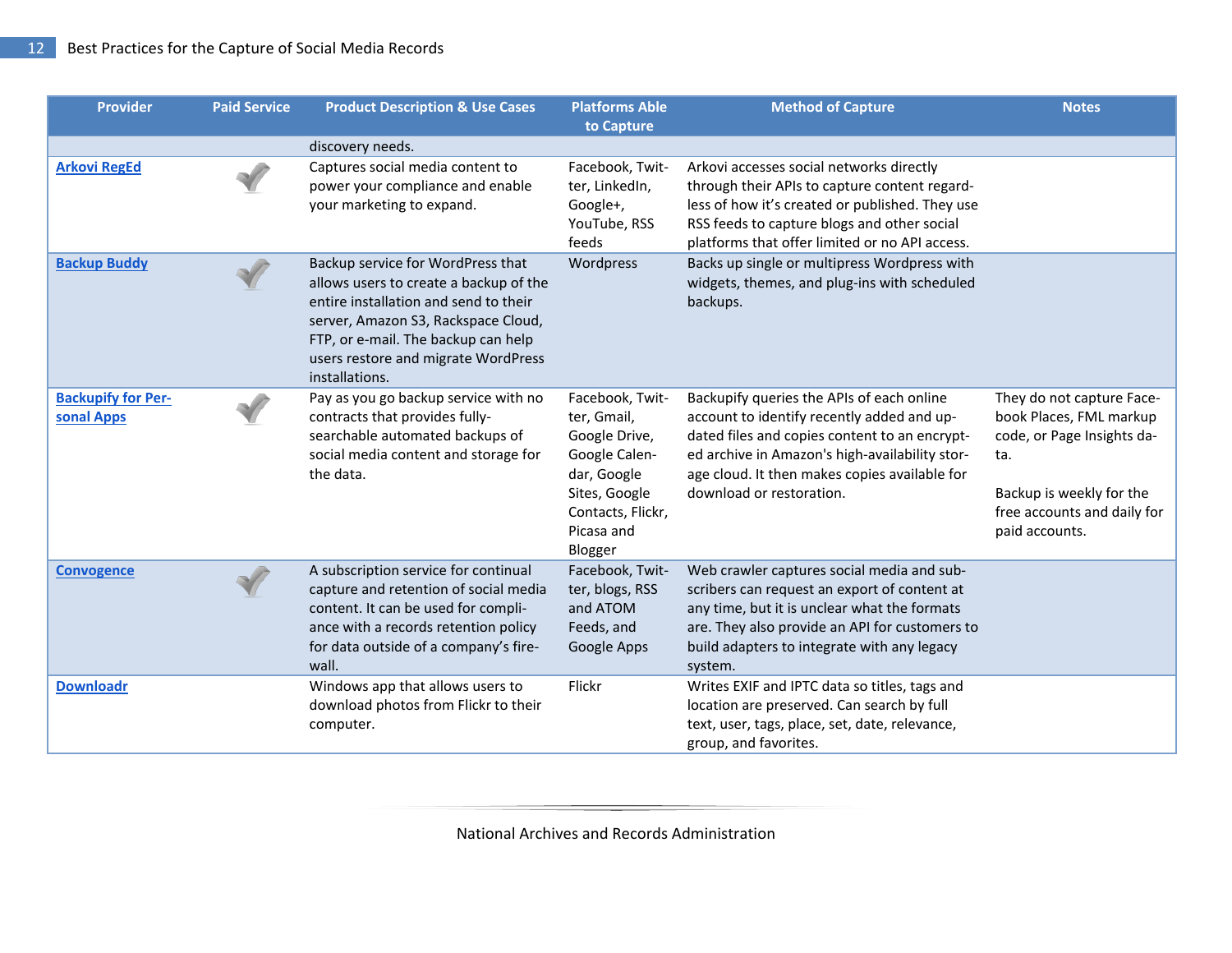| <b>Provider</b>                     | <b>Paid Service</b> | <b>Product Description &amp; Use Cases</b>                                                                                                                                                                                                                                                                                                                                                              | <b>Platforms Able</b><br>to Capture            | <b>Method of Capture</b>                                                                                                                                                                                                    | <b>Notes</b>                                                                                                                       |
|-------------------------------------|---------------------|---------------------------------------------------------------------------------------------------------------------------------------------------------------------------------------------------------------------------------------------------------------------------------------------------------------------------------------------------------------------------------------------------------|------------------------------------------------|-----------------------------------------------------------------------------------------------------------------------------------------------------------------------------------------------------------------------------|------------------------------------------------------------------------------------------------------------------------------------|
| <b>Erado</b>                        |                     | Offers email, social media, and instant<br>message archiving to comply with<br>FINRA, SEC, Sarbanes-Oxley, Gramm-<br>Leach-Bliley, FERC, NERC, and HIPAA.                                                                                                                                                                                                                                               | LinkedIn, Face-<br>book, Twitter,<br>and blogs | Captures content either directly from social<br>media platforms or using Erado's platform-<br>specific tools. Content is converted into Erado<br>format and either hosted or delivered to a<br>customer-preferred platform. |                                                                                                                                    |
| <b>Facebook Download</b><br>service |                     | Facebook provides a backup of a us-<br>er's profile, including content posted<br>to timeline, photos and videos up-<br>loaded to account, friend lists, user-<br>created Notes, RSVP'd events, sent<br>and received messages, any com-<br>ments made on timeline posts, pho-<br>tos, and other timeline content. Users<br>can also request an enhanced archive<br>that contains additional information. | Facebook                                       | Facebook sends a ZIP file to the email address<br>associated with a particular Facebook ac-<br>count.                                                                                                                       | Only content associated<br>with user's account can be<br>backed up and accessible.                                                 |
| <b>Flickr API</b>                   |                     | Flickr provides an open Application<br>Programming Interface (API) so Flickr<br>can communicate with other software<br>or tools. Flickr also provides RSS feeds<br>of updates to content.                                                                                                                                                                                                               | Flickr                                         |                                                                                                                                                                                                                             |                                                                                                                                    |
| <b>FlickrEdit</b>                   |                     | Previously FlickrBackup, this open-<br>source, Java-based desktop app al-<br>lows users to download, edit, or up-<br>load photos to and from Flickr.                                                                                                                                                                                                                                                    | Flickr                                         |                                                                                                                                                                                                                             |                                                                                                                                    |
| <b>Free YouTube Down-</b><br>load   |                     | Software allows download of single<br>YouTube videos or a batch of all of<br>the videos of a selected YouTube user<br>or channel.                                                                                                                                                                                                                                                                       | YouTube                                        | Saves content in original YouTube format or<br>converts to AVI, MP4, and WMV formats.                                                                                                                                       |                                                                                                                                    |
| freezePAGE                          |                     | Service preserves web snapshots and<br>automatically logs the date page was<br>saved, IP address of the person who<br>saved it, page size and more. Requires<br>login every 3 days for unregistered                                                                                                                                                                                                     | Web sites                                      | Captures a snapshot of webpages and saves<br>on freezePAGE server when a user enters URL<br>(manual capture). Includes main web page<br>and embedded elements such as images,<br>stylesheets, and script files.             | Webpage must be less<br>than 3MB (or 10 MB for<br>premium user accounts)<br>with less than 500 embed-<br>ded elements and retriev- |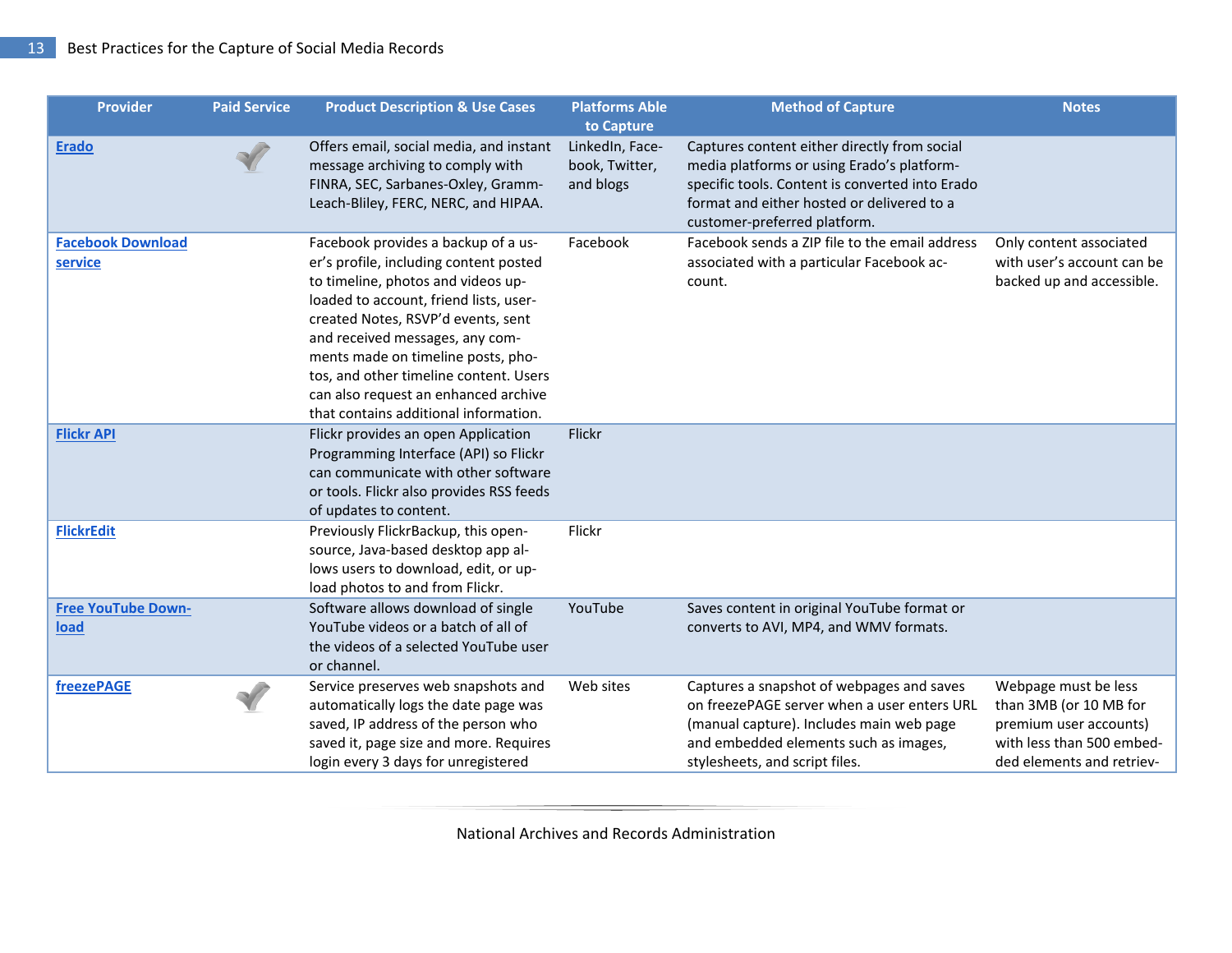| <b>Provider</b>       | <b>Paid Service</b> | <b>Product Description &amp; Use Cases</b>                                                                                                                                                                                                                  | <b>Platforms Able</b>                                         | <b>Method of Capture</b>                                                                                                                                                                                                                                                | <b>Notes</b>                                                                                                                             |
|-----------------------|---------------------|-------------------------------------------------------------------------------------------------------------------------------------------------------------------------------------------------------------------------------------------------------------|---------------------------------------------------------------|-------------------------------------------------------------------------------------------------------------------------------------------------------------------------------------------------------------------------------------------------------------------------|------------------------------------------------------------------------------------------------------------------------------------------|
|                       |                     | users and 31 days for registered users<br>or account and pages may be deleted.                                                                                                                                                                              | to Capture                                                    |                                                                                                                                                                                                                                                                         | able within 120 seconds.                                                                                                                 |
| <b>Global Relay</b>   |                     | Global Relay Archive captures elec-<br>tronic messages in real time and cre-<br>ates a copy of each message, which is<br>then indexed, serialized and<br>time/date stamped. Users can access<br>and search archived content.                                | Facebook, Twit-<br>ter, LinkedIn                              |                                                                                                                                                                                                                                                                         |                                                                                                                                          |
| <b>Hanzo Archives</b> |                     | Offers commercial web archiving ser-<br>vices for regulatory compliance, litiga-<br>tion-support, and e-discovery. Sub-<br>scribers can manage their web ar-<br>chives according to their RM policies<br>with associated metadata.                          | Web sites, so-<br>cial media                                  | Uses proprietary tools to capture content<br>from complex websites, including rich-media<br>and interactive content. Content can be<br>searched, reviewed and exported. Subscrib-<br>ers can define their capture policy and have it<br>captured and organized by time. |                                                                                                                                          |
| <b>Hearsay Social</b> |                     | Hearsay Social's compliance module<br>provides workflow management,<br>monitoring, and capture of social me-<br>dia from a central dashboard.                                                                                                               | Facebook, Twit-<br>ter, LinkedIn,<br>Google+, Four-<br>square | Using APIs, data is archived within context,<br>catalogued, and searchable. Users can export<br>data to existing enterprise systems, including<br>SiteMinder, Websphere, Autonomy, and Sy-<br>mantec Enterprise Vault.                                                  |                                                                                                                                          |
| <b>Hootsuite</b>      |                     | Provides a social media dashboard for<br>managing multiple accounts. Users<br>can spread messages across net-<br>works, monitor keyword mentions in<br>streams, and track results with built-<br>in click-through stats and integrated<br>Google Analytics. | Twitter                                                       | Archived Messages is an optional add-on for<br>the HootSuite Pro Plan. Twapperkeeper, now<br>part of Hootsuite, archives tweets.                                                                                                                                        | First 100 messages are<br>archived for free and start-<br>ing at \$10/month for addi-<br>tional levels. Available<br>from GSA's Apps.gov |
| If this, then that    |                     | Users create ittt tasks by putting one<br>channel's trigger together with an-<br>other channel's action. Tasks are exe-<br>cuted every 15 minutes and can be<br>turned on or off and shared with oth-<br>ers.                                               | Twitter, Face-<br>book, weather<br>forecasts,<br>email, etc.  |                                                                                                                                                                                                                                                                         | Limited channels                                                                                                                         |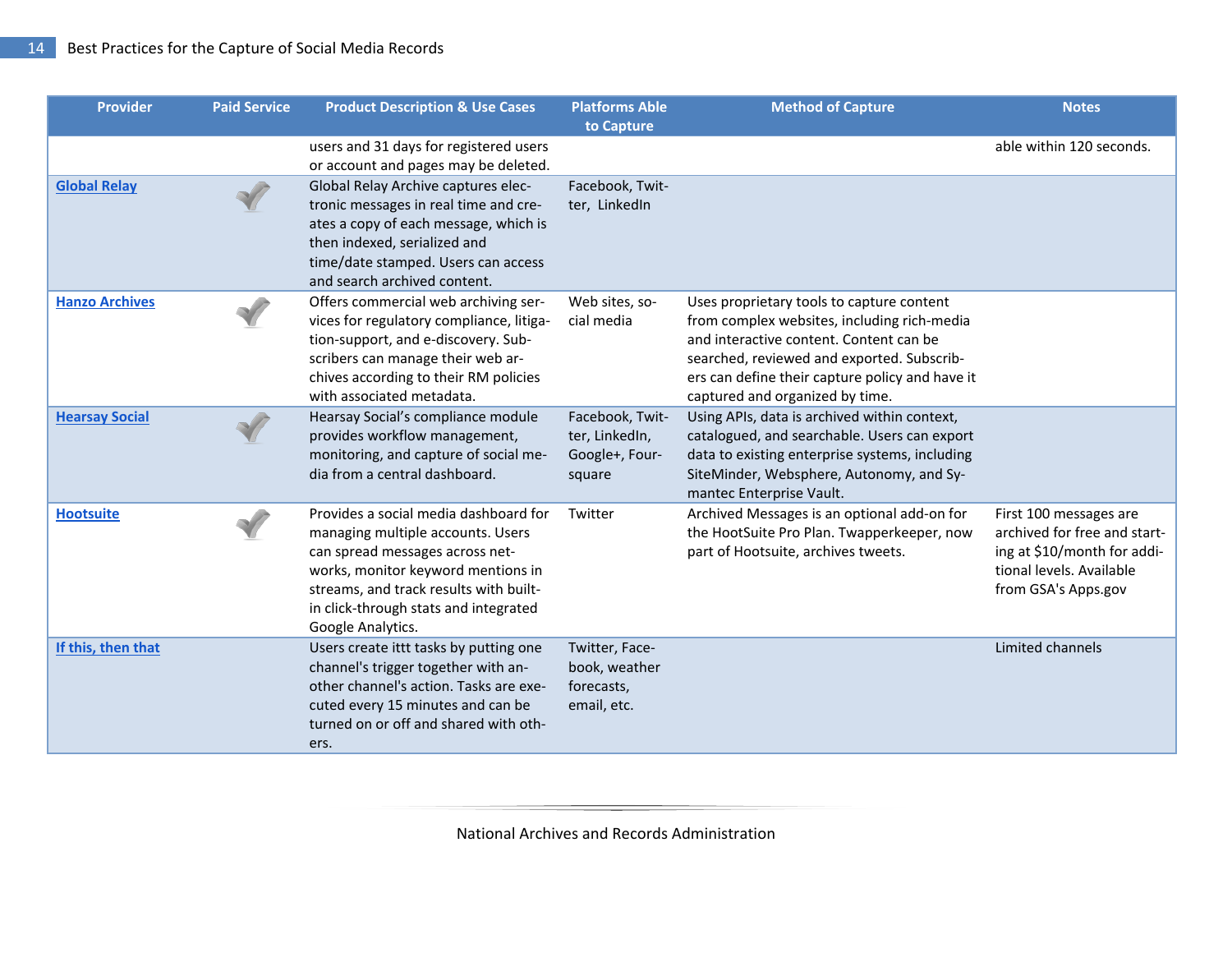| <b>Provider</b>                           | <b>Paid Service</b> | <b>Product Description &amp; Use Cases</b>                                                                                                                                                                                          | <b>Platforms Able</b><br>to Capture                       | <b>Method of Capture</b>                                                                                                                                                                                                                                               | <b>Notes</b>                                                               |
|-------------------------------------------|---------------------|-------------------------------------------------------------------------------------------------------------------------------------------------------------------------------------------------------------------------------------|-----------------------------------------------------------|------------------------------------------------------------------------------------------------------------------------------------------------------------------------------------------------------------------------------------------------------------------------|----------------------------------------------------------------------------|
| <b>Iterasi</b>                            |                     | Subscription service to create web<br>archives for the corporate, legal and<br>government industries. It includes<br>data available requiring authentica-<br>tion such as direct messages on Twit-<br>ter and messages on Facebook. | Twitter, Face-<br>book, LinkedIn                          | Web crawlers capture entire sites or individu-<br>al pages on-demand or on a regular schedule.<br>Can also capture contents of RSS feeds (e.g.,<br>blog feeds, Twitter). The "Page Notary Tool"<br>captures any webpage, even those password<br>or firewall protected. |                                                                            |
| <b>LiveOffice</b>                         |                     | Social Archives service offered by Sy-<br>mantec is part of the larger LiveOffice<br>software package.                                                                                                                              | Twitter, Face-<br>book, LinkedIn                          | Captures social media content in a centralized<br>repository                                                                                                                                                                                                           | Only available with<br>LiveOffice AdvisorMail.                             |
| <b>Memento</b>                            |                     | Memento, an LC-funded project run<br>by Los Alamos National Laboratory<br>and Old Dominion University, propos-<br>es a technical framework for integrat-<br>ing current and past Web.                                               | Web sites                                                 | Firefox plug-in retrieves web captures from<br>the Internet Archive from a specified date<br>and time.                                                                                                                                                                 |                                                                            |
| <b>Cloud Preservation</b><br>by Nextpoint |                     | Cloud Preservation is a subscription<br>service that provides automated,<br>cloud-based capture of web content<br>for marketing, compliance, and litiga-<br>tion-related needs.                                                     | Websites, blogs<br>Twitter, Face-<br>book                 | Uses Amazon's Web Services to crawl the<br>Web and archive sites, blogs and social media<br>posts. Web crawler set to capture HTMP<br>source code and images at pre-determined<br>intervals.                                                                           |                                                                            |
| <b>Ohmygov</b>                            |                     | Social media monitoring and metrics<br>service that allows users to track so-<br>cial media accounts and compare<br>their news mentions and rankings<br>against their peers.                                                        | Twitter, Face-<br>book                                    | Provides account tracking which captures the<br>full content of tweets.                                                                                                                                                                                                | User's comparisons are<br>limited by which agencies<br>the service tracks. |
| <b>Ownbackup</b>                          |                     | Service that provides daily automated<br>backups of social media with unlim-<br>ited storage.                                                                                                                                       | Facebook, Twit-<br>ter, LinkedIn,<br>Salesforce,<br>Gmail | Provides daily snapshots of cloud data, en-<br>crypts data via AES 256-bit, and stores on<br>Amazon's EBS.                                                                                                                                                             |                                                                            |
| <b>PageFreezer</b>                        |                     | A subscription service to archive,<br>browse and search dynamic web con-<br>tent in compliance with records man-<br>agement laws and as legal evidence.                                                                             |                                                           | Uses web crawling software to take daily<br>snapshots of websites. Only new web pages<br>and changes to web pages are archived to<br>save on storage. Subscribers can request a<br>local copy of all their web content in their                                        |                                                                            |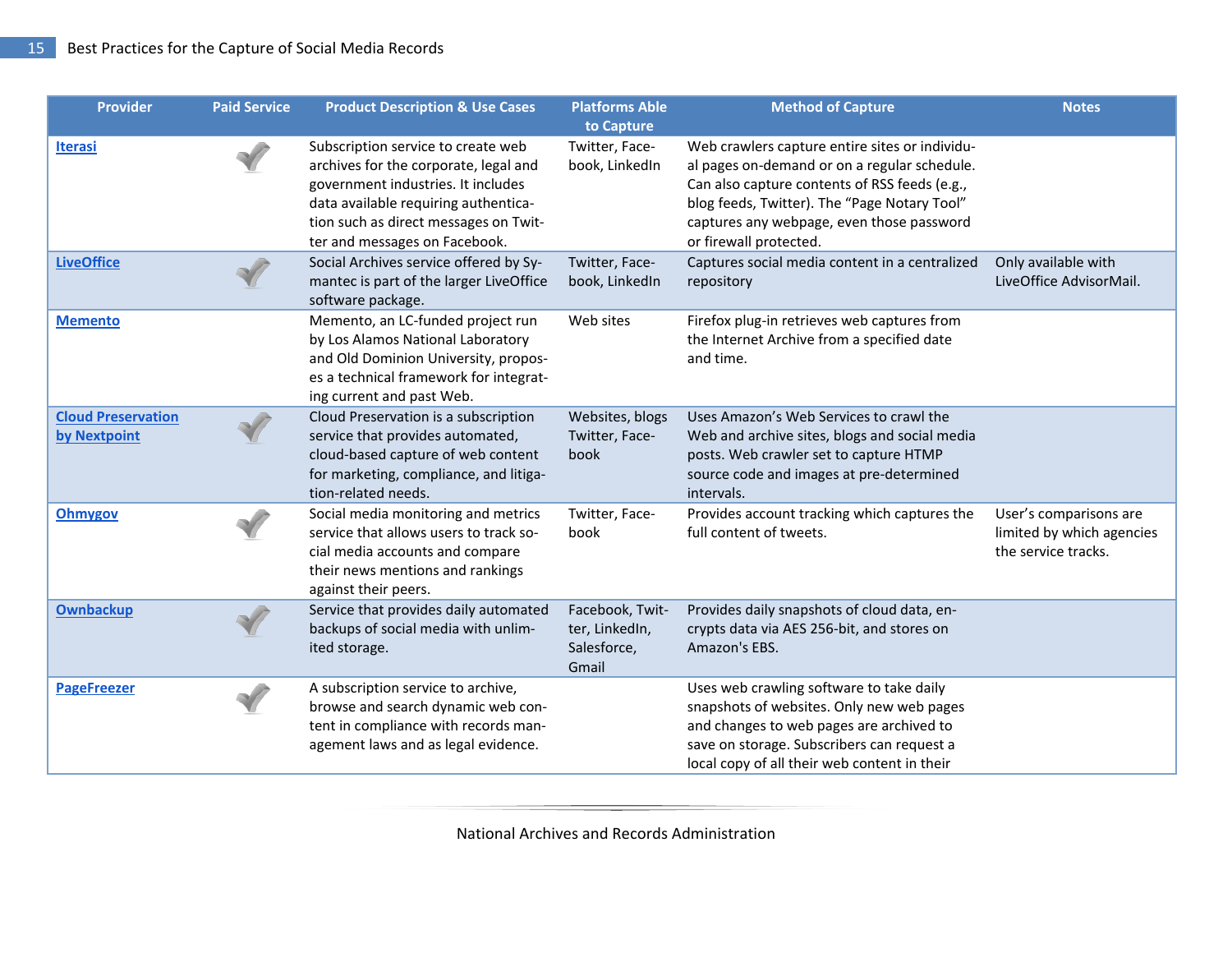| <b>Provider</b>                   | <b>Paid Service</b> | <b>Product Description &amp; Use Cases</b>                                                                                                                                                             | <b>Platforms Able</b><br>to Capture                             | <b>Method of Capture</b>                                                                                                                                                                                                                                                                                                                                                                                                                                                                                  | <b>Notes</b>                                                                                                                                                                |
|-----------------------------------|---------------------|--------------------------------------------------------------------------------------------------------------------------------------------------------------------------------------------------------|-----------------------------------------------------------------|-----------------------------------------------------------------------------------------------------------------------------------------------------------------------------------------------------------------------------------------------------------------------------------------------------------------------------------------------------------------------------------------------------------------------------------------------------------------------------------------------------------|-----------------------------------------------------------------------------------------------------------------------------------------------------------------------------|
|                                   |                     |                                                                                                                                                                                                        |                                                                 | native formats (HTML, PDF, TXT, MS Office,<br>OpenOffice, XML, CSS, Flash)                                                                                                                                                                                                                                                                                                                                                                                                                                |                                                                                                                                                                             |
| <b>Parallel-Flickr</b>            |                     | Open-source tool for backing up Flickr<br>photos and generating a database-<br>backed website that matches the<br>viewing permissions the user has cho-<br>sen on Flickr.                              | Flickr                                                          | Downloads and stores a local copy of original<br>photos and their "640x" versions along with<br>the information retrieved via the API as a<br>JSON file. It stores enough data about each<br>photo in a database so that it can reconstruct<br>your photostream and with a webpage for<br>each photo. It uses the Flickr API as a single<br>sign-on and validation service, which means<br>that the site can retrieve and store your con-<br>tact list and the relationship which each per-<br>son in it. | Described as a work in<br>progress.                                                                                                                                         |
| <b>Patrina</b>                    |                     | Captures, indexes, and consolidates<br>social media feeds into a hosted<br>archive as WORM optical, format.                                                                                            | Facebook,<br>Twitter,<br>LinkedIn,<br>blogs                     |                                                                                                                                                                                                                                                                                                                                                                                                                                                                                                           |                                                                                                                                                                             |
| <b>Recollect</b>                  |                     | Backs up users pictures, tweets, and<br>check-ins from multiple social media<br>accounts.                                                                                                              | Twitter, Flickr,<br>Instagram,<br>Foursquare                    |                                                                                                                                                                                                                                                                                                                                                                                                                                                                                                           | Users have the ability to<br>download their data.                                                                                                                           |
| <b>Reed Archives</b>              |                     | Captures social media content on<br>demand or on a schedule through<br>social media APIs. Items can be<br>tagged and searched. Users can also<br>implement retention schedules on<br>archived content. | Facebook, Twit-<br>ter and<br>LinkedIn, Web<br>sites, RSS feeds |                                                                                                                                                                                                                                                                                                                                                                                                                                                                                                           | Users can export archives<br>individually as PDFs or cre-<br>ate bulk exports of entire<br>websites and social media<br>accounts into native for-<br>mat, eDRM XML and PDF. |
| <b>Site Replay</b>                |                     | Subscription service provides daily<br>captures of screenshots with digital<br>watermarks and signatures.                                                                                              | Websites                                                        | Captures screenshots of webpages and pro-<br>vides access to them on their secure server.<br>Stored screenshots can be viewed online or<br>downloaded monthly.                                                                                                                                                                                                                                                                                                                                            |                                                                                                                                                                             |
| <b>SiteSucker for Mac</b><br>OS X |                     | SiteSucker is a Macintosh application<br>that automatically downloads web                                                                                                                              | Web sites                                                       | Asynchronously copies a site's webpages,<br>images, backgrounds, movies, and other files                                                                                                                                                                                                                                                                                                                                                                                                                  |                                                                                                                                                                             |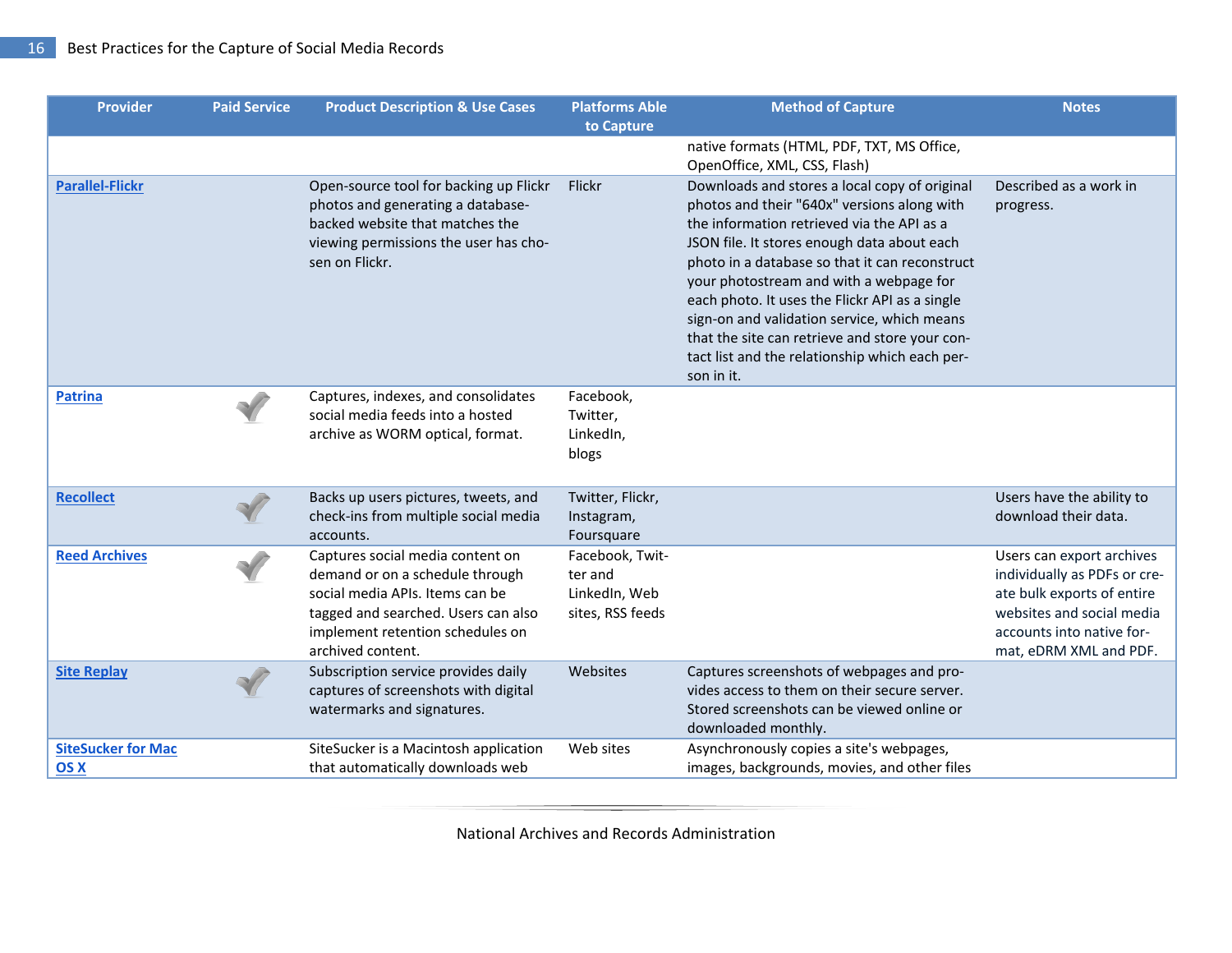| <b>Provider</b>           | <b>Paid Service</b> | <b>Product Description &amp; Use Cases</b>                                                                                                                                                                            | <b>Platforms Able</b><br>to Capture                                   | <b>Method of Capture</b>                                                                                                                                                                                                                                                                                                                                       | <b>Notes</b>                                                                                                                                     |
|---------------------------|---------------------|-----------------------------------------------------------------------------------------------------------------------------------------------------------------------------------------------------------------------|-----------------------------------------------------------------------|----------------------------------------------------------------------------------------------------------------------------------------------------------------------------------------------------------------------------------------------------------------------------------------------------------------------------------------------------------------|--------------------------------------------------------------------------------------------------------------------------------------------------|
|                           |                     | sites from the Internet.                                                                                                                                                                                              |                                                                       | to a local hard drive. Users enter a URL, press<br>return, and SiteSucker downloads the web<br>site.                                                                                                                                                                                                                                                           |                                                                                                                                                  |
| <b>Smarsh</b>             |                     | Subscription service provides cloud-<br>hosted social media archiving with no<br>installation. Content is captured, pre-<br>served and indexed in a Smarsh ar-<br>chive where posts can be searched<br>and retrieved. | LinkedIn, Face-<br>book, Twitter<br>and Chatter                       | Social media activity is captured via proxy or<br>through APIs in real-time and each archived<br>page and object is time stamped, hashed and<br>stored in native format. Service package in-<br>cludes a monthly copy of client data via en-<br>crypted DVD. Users control updates and dele-<br>tion schedules and can export content in its<br>native format. | Each archive is read-only<br>with 3 copies stored across<br>two physical locations.<br>Content retains its original<br>usability and live links. |
| <b>SMC4 by Integritie</b> |                     | SMC4 enables automated capture,<br>control, communication and compli-<br>ance of social media. SMC4 workflow<br>has all the features of standard with<br>advanced case management.                                    | Facebook, Twit-<br>ter, LinkedIn,<br>Google+, email                   |                                                                                                                                                                                                                                                                                                                                                                |                                                                                                                                                  |
| <b>SocialSafe</b>         |                     | A downloadable application which<br>will automatically download content<br>when requested and store it locally<br>on the user's hard drive. No addition-<br>al storage of content is available<br>elsewhere.          | Facebook, Twit-<br>ter, Instagram,<br>LinkedIn,<br>Google+,<br>Viadeo | Saves all tweets (not just latest 3200) as a ZIP<br>file for photos and CSV for Twitter.                                                                                                                                                                                                                                                                       |                                                                                                                                                  |
| <b>Socialware</b>         |                     | The software platform provides a cen-<br>tralized access point for managing<br>and capturing social media in compli-<br>ance with organizational and legal<br>policies.                                               | Facebook,<br>Twitter,<br>LinkedIn                                     |                                                                                                                                                                                                                                                                                                                                                                |                                                                                                                                                  |
| <b>Sonian</b>             |                     | IM Archive claims that it is easy to<br>deploy, requires no maintenance, and<br>adapts to the evolving IM, SMS, and<br>social media technology landscape.                                                             | Social media                                                          |                                                                                                                                                                                                                                                                                                                                                                |                                                                                                                                                  |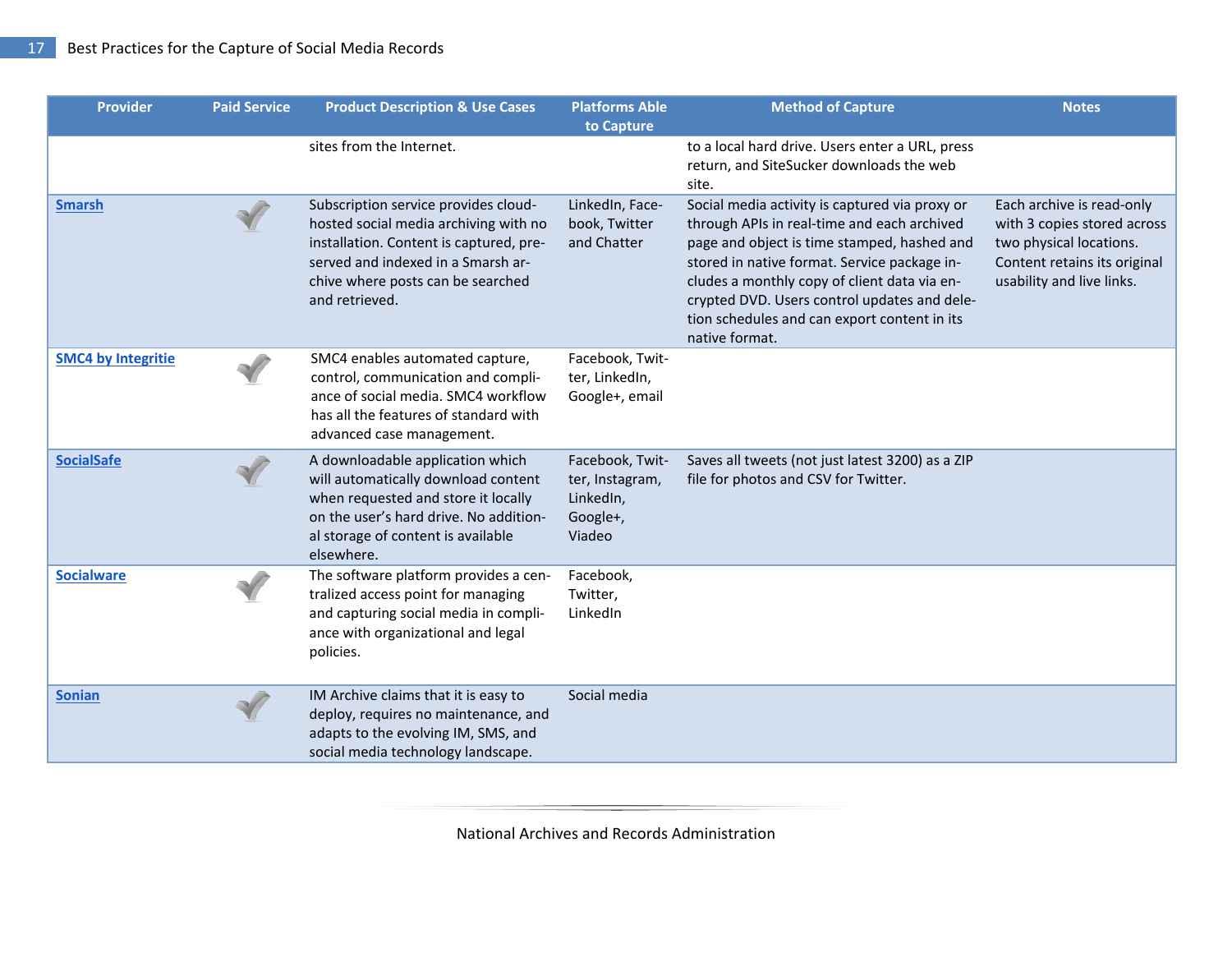| <b>Provider</b>            | <b>Paid Service</b> | <b>Product Description &amp; Use Cases</b>                                                                                                                     | <b>Platforms Able</b><br>to Capture                                                                           | <b>Method of Capture</b>                                                                                                                                                                                                                                           | <b>Notes</b>                                                                                                                                       |
|----------------------------|---------------------|----------------------------------------------------------------------------------------------------------------------------------------------------------------|---------------------------------------------------------------------------------------------------------------|--------------------------------------------------------------------------------------------------------------------------------------------------------------------------------------------------------------------------------------------------------------------|----------------------------------------------------------------------------------------------------------------------------------------------------|
| <b>Spredfast</b>           |                     | Customers use the Social Media Man-<br>agement System to monitor, coordi-<br>nate, and measure social media con-<br>tent.                                      | Twitter, Face-<br>book, Facebook<br>applications,<br>LinkedIn,<br>YouTube,<br>Flickr,<br>SlideShare,<br>blogs | Captures detailed records in the Enterprise<br>Repository of every post made across each<br>social media platform. It also captures an<br>audit trail, internal comments and classifica-<br>tions, and all public engagement from a post.                          |                                                                                                                                                    |
| <b>ThinkUp</b>             |                     | An open source web application that<br>captures activity on social networks.                                                                                   | Twitter, Face-<br>book, Google+                                                                               | Captures posts made to selected social net-<br>works (at the time of this writing, Twitter,<br>Facebook and Google+). Provides a metrics<br>dashboard and the ability to export posts<br>made to those networks as a CSV files and a<br>set of associated metrics. |                                                                                                                                                    |
| <b>Total Discovery</b>     |                     | Software supporting litigation, digital<br>investigations and electronic policy<br>consulting now includes data collec-<br>tion capabilities for social media. | Twitter, Face-<br>book                                                                                        |                                                                                                                                                                                                                                                                    | Archives services are tied<br>to e-Discovery services,<br>not stand alone.                                                                         |
| <b>Tweet Archivist</b>     |                     | Windows application that helps users<br>archive tweets for later data-mining<br>and analysis.                                                                  | Twitter                                                                                                       |                                                                                                                                                                                                                                                                    |                                                                                                                                                    |
| <b>Tweetbook</b>           |                     | Creates a PDF ebook of most recent<br>tweets, replies, and favorites at user's<br>request.                                                                     | Twitter                                                                                                       | Up to 3200 most recent tweets included due<br>to Twitter API limitation. Allows an option for<br>a backup file in XML.                                                                                                                                             |                                                                                                                                                    |
| <b>Tweet Library (Mac)</b> |                     | Creates a local and searchable archive<br>of tweets, favorites, and retweets.<br>Creates collections so that users can<br>create timelines.                    | Twitter                                                                                                       | Exports the archive, timeline, or collections to<br>a text file for saving to your Mac or PC.                                                                                                                                                                      | Downloads up to 3200<br>tweets on the first launch.<br>Users can upload the .zip<br>archive from Twitter for<br>their complete tweet his-<br>tory. |
| <b>Tweet Nest</b>          |                     | Installs on web server to provide a<br>backup of tweets that users can store,<br>browse, and search. Users can also                                            | Twitter                                                                                                       |                                                                                                                                                                                                                                                                    | Users can follow creator<br>Andy Graulund<br>(@graulund) for script up-                                                                            |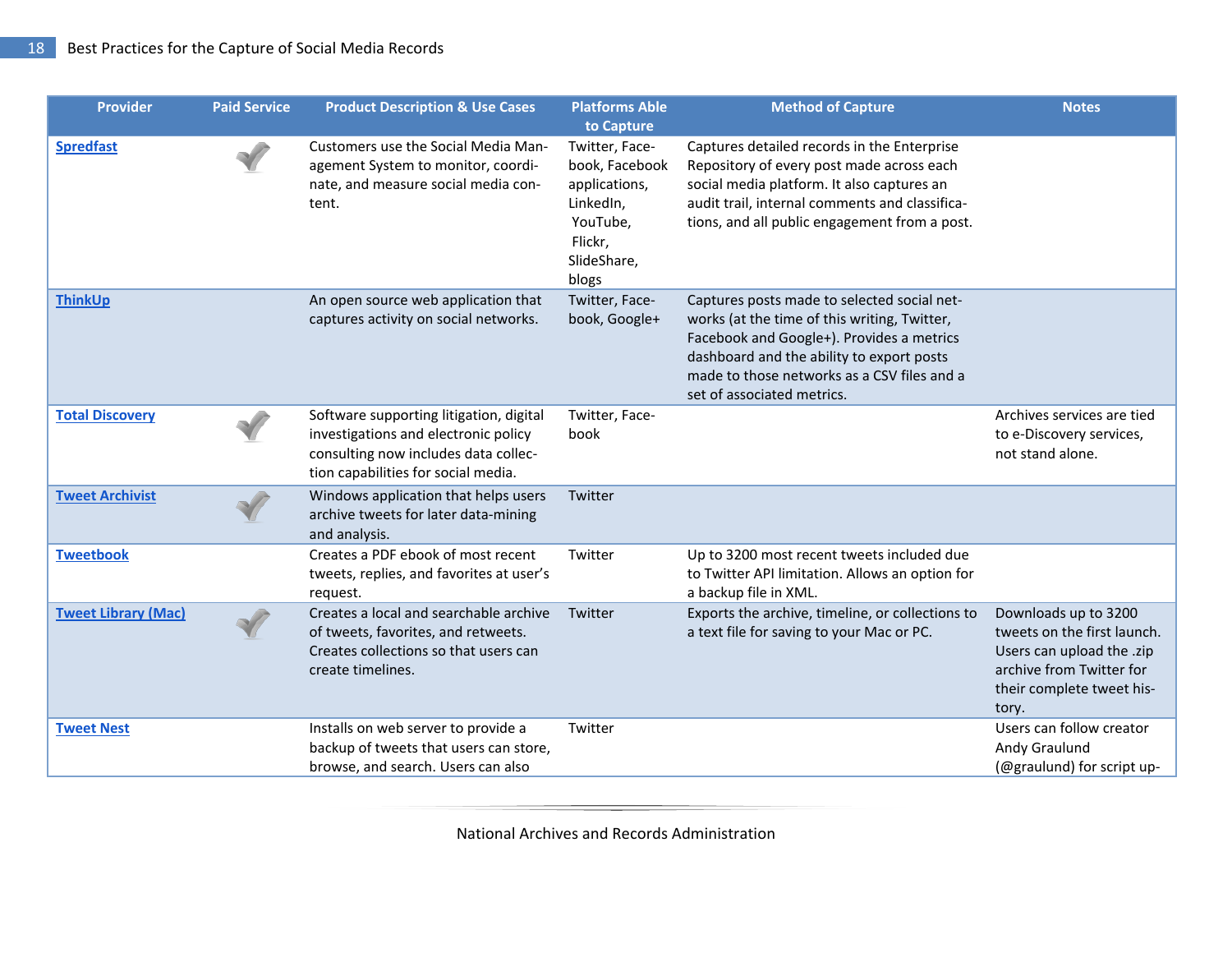| <b>Provider</b>                                                 | <b>Paid Service</b> | <b>Product Description &amp; Use Cases</b>                                                                                                                                                                     | <b>Platforms Able</b><br>to Capture | <b>Method of Capture</b>                                                                                                                                                                                                                       | <b>Notes</b>                                                                                                                                   |
|-----------------------------------------------------------------|---------------------|----------------------------------------------------------------------------------------------------------------------------------------------------------------------------------------------------------------|-------------------------------------|------------------------------------------------------------------------------------------------------------------------------------------------------------------------------------------------------------------------------------------------|------------------------------------------------------------------------------------------------------------------------------------------------|
|                                                                 |                     | customize the display.                                                                                                                                                                                         |                                     |                                                                                                                                                                                                                                                | dates.                                                                                                                                         |
| <b>Tweetstream</b>                                              |                     | TweetStream provides simple Ruby<br>access to Twitter's Streaming API us-<br>ing open authorization.                                                                                                           | Twitter                             | Uses em-twitter, an EventMachine-based<br>ruby client for the Twitter Streaming API, to<br>connect to Twitter.                                                                                                                                 |                                                                                                                                                |
| <b>Twinbox</b>                                                  |                     | Twitter add-on for Outlook email with<br>searching and grouping capabilities as<br>well as graphs of usage statistics.                                                                                         | Twitter                             | Downloaded to Outlook.                                                                                                                                                                                                                         |                                                                                                                                                |
| <b>Twitter API through</b><br>manual backup                     |                     | By submitting queries to the Twitter<br>API, users can backup their data man-<br>ually, including the data of all the<br>people followed and user tweets.                                                      | Twitter                             | Users can save their tweets, the people they<br>follow and their followers as XML files by<br>manually saving each page.                                                                                                                       | With an active Twitter ac-<br>count, the manual backup<br>can be a lengthy process.                                                            |
| <b>Twitter Archive</b><br><b>Download</b>                       |                     | Users can request a copy of their<br>Twitter Archive from Twitter. The ZIP<br>file includes user tweets and<br>retweets.                                                                                       | Twitter                             |                                                                                                                                                                                                                                                |                                                                                                                                                |
| <b>Twitter Archiving</b><br><b>Google Spreadsheet</b><br>(TAGS) |                     | Script that allows users to pull data<br>from Twitter's API and save it in a<br>Google Spreadsheet.                                                                                                            | Twitter                             |                                                                                                                                                                                                                                                | The updated version of<br><b>Twitter Archiving Google</b><br>Spreadsheet (TAGS) works<br>with the new Twitter API<br>and authenticates access. |
| <b>Twitter Backup</b>                                           |                     | Downloadable software that captures<br>all tweets and provides them in XML.<br>Uses a document type identical to<br>Twitter's API.                                                                             | Twitter                             |                                                                                                                                                                                                                                                |                                                                                                                                                |
| <b>Twitterscribe</b>                                            |                     | Provides a daily backup of user's last<br>200 tweets along with some metada-<br>ta in the Twitterscribe database. Us-<br>ers can browse tweet by month and<br>search by keyword, username,<br>hashtag, or URL. | Twitter                             | When user's first sign up, they capture up to<br>3200 tweets (the limit of the Twitter API).<br>Requests user's last 200 tweets from Twitter<br>daily. Users can then login and export their<br>tweets from Twitterscribe to CSV or PDF files. | Only captures tweets and<br>retweets.                                                                                                          |
| <b>WARCreate</b>                                                |                     | Google Chrome extension that allows<br>users to create a Web ARChive<br>(WARC) file from any browseable                                                                                                        | Websites                            |                                                                                                                                                                                                                                                | WARCreate allows multi-<br>ple archiving sessions to<br>exist in a single WARC file                                                            |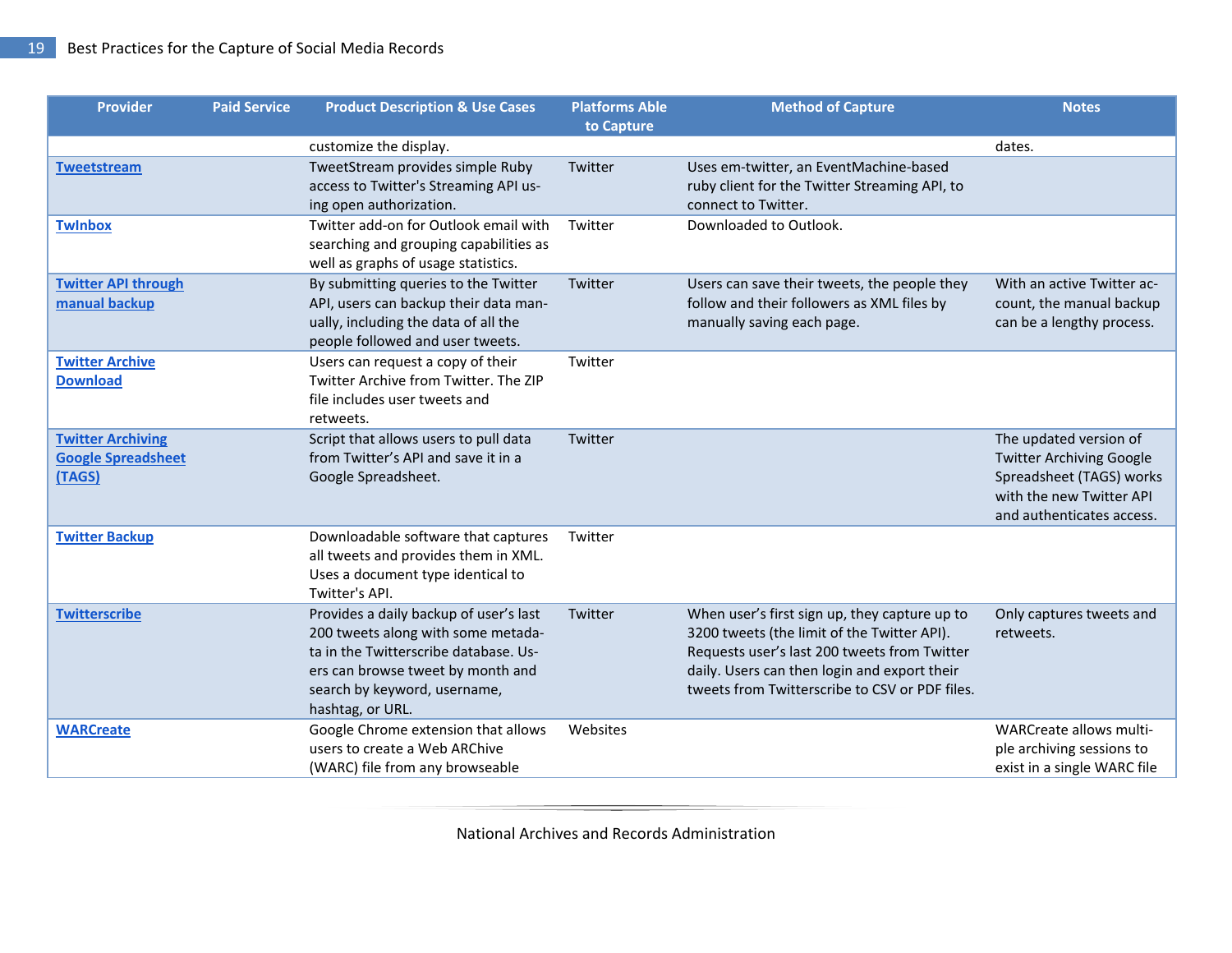| <b>Provider</b>                  | <b>Paid Service</b> | <b>Product Description &amp; Use Cases</b>                                                                                                                                                                                       | <b>Platforms Able</b><br>to Capture                                   | <b>Method of Capture</b>                                                                                                                                                                                                               | <b>Notes</b>                                           |
|----------------------------------|---------------------|----------------------------------------------------------------------------------------------------------------------------------------------------------------------------------------------------------------------------------|-----------------------------------------------------------------------|----------------------------------------------------------------------------------------------------------------------------------------------------------------------------------------------------------------------------------------|--------------------------------------------------------|
|                                  |                     | webpage.                                                                                                                                                                                                                         |                                                                       |                                                                                                                                                                                                                                        | automatically and inte-<br>grate with <b>Memento</b> . |
| <b>WP-DB Manager</b>             |                     | WordPress plug-in allows users to<br>optimize, repair, backup, restore, or<br>delete a backup database,<br>drop/empty tables and run selected<br>queries. Supports automatic schedul-<br>ing.                                    | <b>WordPress</b>                                                      | WP-DB Manager uses mysqldump application<br>to generate the backup and mysql application<br>to restore them via shell while WP-DB-Backup<br>uses PHP to generate the backup.                                                           |                                                        |
| <b>X1 Social Discovery</b>       |                     | X1 Social Discovery collects, authenti-<br>cates, searches, reviews and produces<br>content. MD5 hash values are calcu-<br>lated upon capture and maintained in<br>native format. Content can be tagged,<br>sorted and exported. | Facebook, Twit-<br>ter, YouTube,<br>LinkedIn                          | Data is collected and indexed from social me-<br>dia streams, linked content and websites<br>through APIs and direct web navigation, ag-<br>gregating data in real time. Metadata is cap-<br>tured through APIs provided by the sites. |                                                        |
| <b>YTD Video Down-</b><br>loader |                     | Software allows download of videos<br>from YouTube, including HD and HQ<br>videos.                                                                                                                                               | Video from<br>YouTube, Face-<br>book, Google<br>Video, Yahoo<br>Video | Downloads and converts videos to MOV,<br>MP4, 3GP, WMV, AVI, or MP3 files. Videos<br>are played in Flash.                                                                                                                              |                                                        |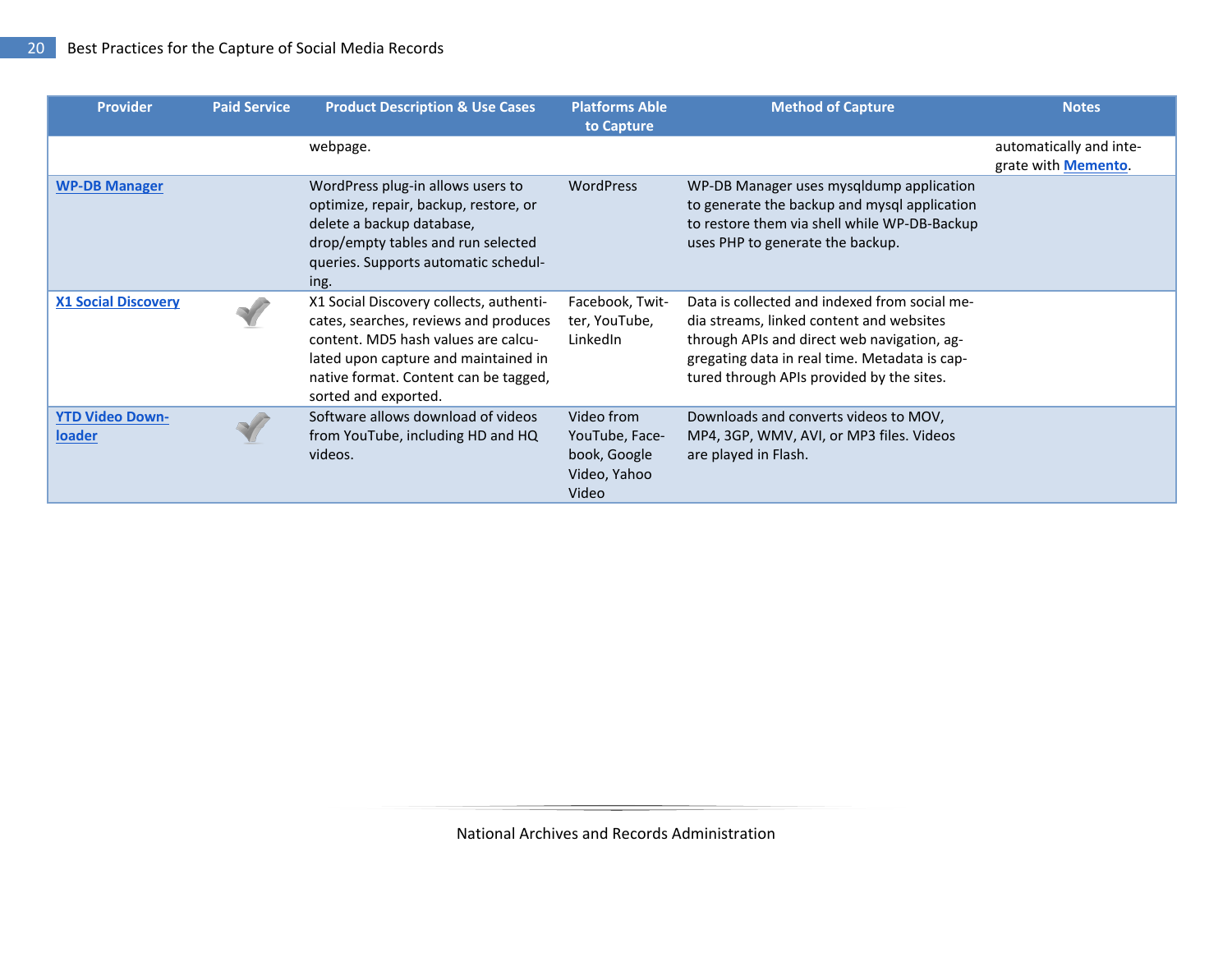# <span id="page-20-0"></span>*V. Federal Records Council Study Findings*

In 2011, the Social Media Subgroup of the Federal Records Council conducted a separate study on social media use in their agencies and evaluated the feasibility of various capture approaches. In particular, they examined how certain methods operated with existing Records Management Applications. They tested the following techniques for capture:

- 1) Copy/paste social media record content into a Microsoft Word document AND a PDF/A document and save into a Records Management Application (RMA).
- 2) Copy/paste social media record content into a Microsoft Word document AND a PDF/A document and save into a Share drive/Hard drive/any other non-RMA.
- 3) Utilize a Really Simple Syndication (RSS) feed into an RSS aggregator (i.e. Google Reader).
- 4) Utilize a RSS feed into an email account and save the record in an RMA.
- 5) Utilize commercial options embedded within the social media site or sold commercially (other than an RMA).

The Social Media Subgroup's study indicated that certain approaches are not advised for capturing social media records. Specifically, the study found that screenshots (images of how a web site appeared on a given day and time) were not a helpful tool for capture.<sup>[11](#page-20-2)</sup> The President's Digital Government Strategy of 2012 reiterated that government must "[recognize] that simply publishing snapshots of government information is not enough to make it open, we need to improve the quality, accessibility, timeliness, and usability of our data and content through well-defined standards that include the use of machine-readable formats such as web APIs and common metadata tagging schemas."<sup>[12](#page-20-3)</sup> Screenshots only creates a picture of content and do not preserve the metadata and functionality of the content, which does not comply with NARA's transfer guidance for permanent web content records.<sup>[13](#page-20-4)</sup>

## <span id="page-20-1"></span>*VI. Best Practices for Records Management*

 $\overline{\phantom{a}}$ 

Most agencies have social media policies in place that cover various topics, such as what tools are being used, who is allowed to create content, and what can be said on social media platforms. Capture of social media records is often left out of these more general social media policies.

Agencies should establish a foundation for successful capture by ensuring appropriate policies and retention schedules are in place prior to capturing social media records. The NARA Bulletin Guidance on managing social media records provides guidance on records scheduling that can help agency records management staff determine if a new schedule is needed for their social media records. Through discussion with agencies and review of the literature, the following list of best practices was compiled:

<span id="page-20-2"></span><sup>11</sup> "Navy Official: 'Snapshots' Not Good Archiving Plan," *Information Management Journal* 46, no. 1 (Jan/Feb 2012): 16, ProQuest Research Library.

<span id="page-20-3"></span><sup>&</sup>lt;sup>12</sup> Executive Office of the President, "Digital Government: Building a 21<sup>st</sup> Century Platform to Better Serve the American People"<br>(2012), 10, http://www.whitehouse.gov/sites/default/files/omb/egov/digital-government/di

<span id="page-20-4"></span><sup>&</sup>lt;sup>13</sup> National Archives and Records Administration, "Expanding Acceptable Transfer Requirements: Transfer Instructions for Permanent Electronic Records" (2004), Item 4.2.3[, http://www.archives.gov/records-mgmt/initiatives/web-content](http://www.archives.gov/records-mgmt/initiatives/web-content-records.html)[records.html](http://www.archives.gov/records-mgmt/initiatives/web-content-records.html)**.**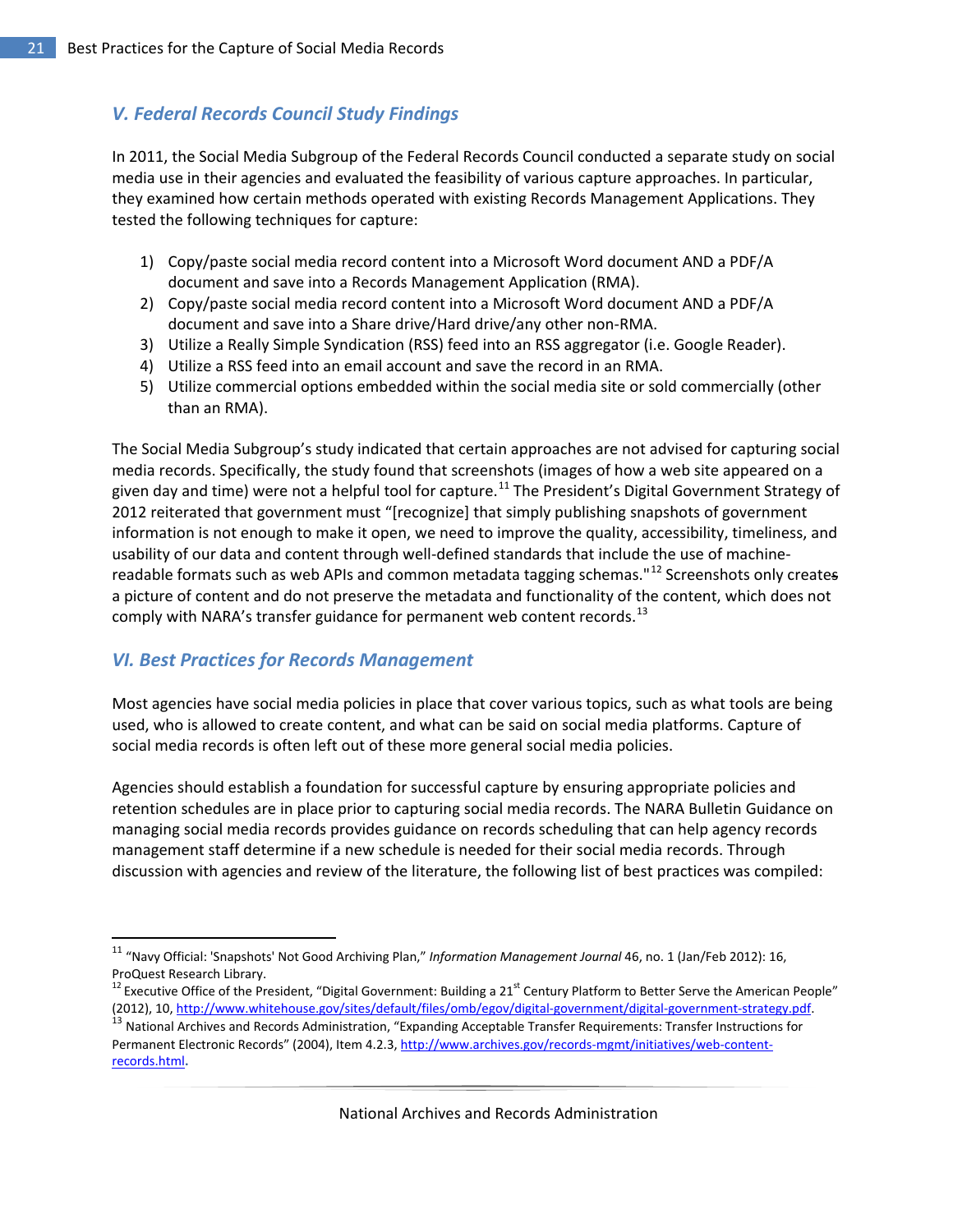### <span id="page-21-0"></span>*Best Practices for Capture*

#### **Building a Foundation**

- 1. Institute a social media working group comprised of agency records management staff, web managers, social media managers, information technology staff, privacy and information security staff, and other relevant stakeholders to create policy and procedures around identifying, managing, and capturing social media records.
- 2. Apply the definition of a Federal record when making agency-specific determinations about social media content and what components form a complete record.
- 3. Review existing records retention schedules to determine if social media records are covered. In the absence of an appropriate records retention schedule, records must be treated as permanent until they are scheduled.

#### <span id="page-21-1"></span>**Tools and Methods**

- 1. Evaluate and test the available tools for social media capture to determine if the tools meet your needs, budget, and skill level. Agencies may be able to find free or low-cost tools to capture content that can then be managed in a recordkeeping system.
- 2. Consider using tools that provide transparency related to processes and capture. For example, open source tools can be modified by the agency as necessary.
- 3. Use the export capabilities that certain platforms have built into their native systems. For example, the social networking platform Yammer converts content into CSV files and makes the files available for downloading.
- 4. Utilize open Application Programming Interfaces (APIs) to create customized tools that will allow appropriate export and download.
- <span id="page-21-2"></span>5. Ask the platform provider directly for social media content, such as Twitter.

#### **Implementation**

 $\overline{\phantom{a}}$ 

- 1. Incorporate specific language regarding capture and availability of content for export into the Terms of Service for each new social media platform used.<sup>14</sup>
- 2. Determine and delegate roles and responsibilities for capture on internal and external sites.
- 3. Provide training for staff on how and when to use automated and manual capture tools.
- 4. Provide centralized guidance for the agency from a team of records management and web staff so that there is standardization of processes across the agency.
- 5. Share your lessons learned so that others in the Federal government can benefit from your experience.

Agencies assert they want simple, effective, and low-cost solutions for capturing social media records. Although there are a number of tools that appear promising, agencies are encouraged to articulate their requirements directly to social media providers. NARA does not specifically endorse any tool, but agencies can review this white paper's compiled list of tools and identify ones that meet their specific business and records management needs. Because agencies use different platforms and have different needs, there is no one-size-fits-all tool for capturing social media records across the Federal

<span id="page-21-3"></span><sup>&</sup>lt;sup>14</sup> See the model Terms of Service agreement at: [http://www.howto.gov/sites/default/files/model-amendment-to-tos-for](http://www.howto.gov/sites/default/files/model-amendment-to-tos-for-g.doc)[g.doc.](http://www.howto.gov/sites/default/files/model-amendment-to-tos-for-g.doc)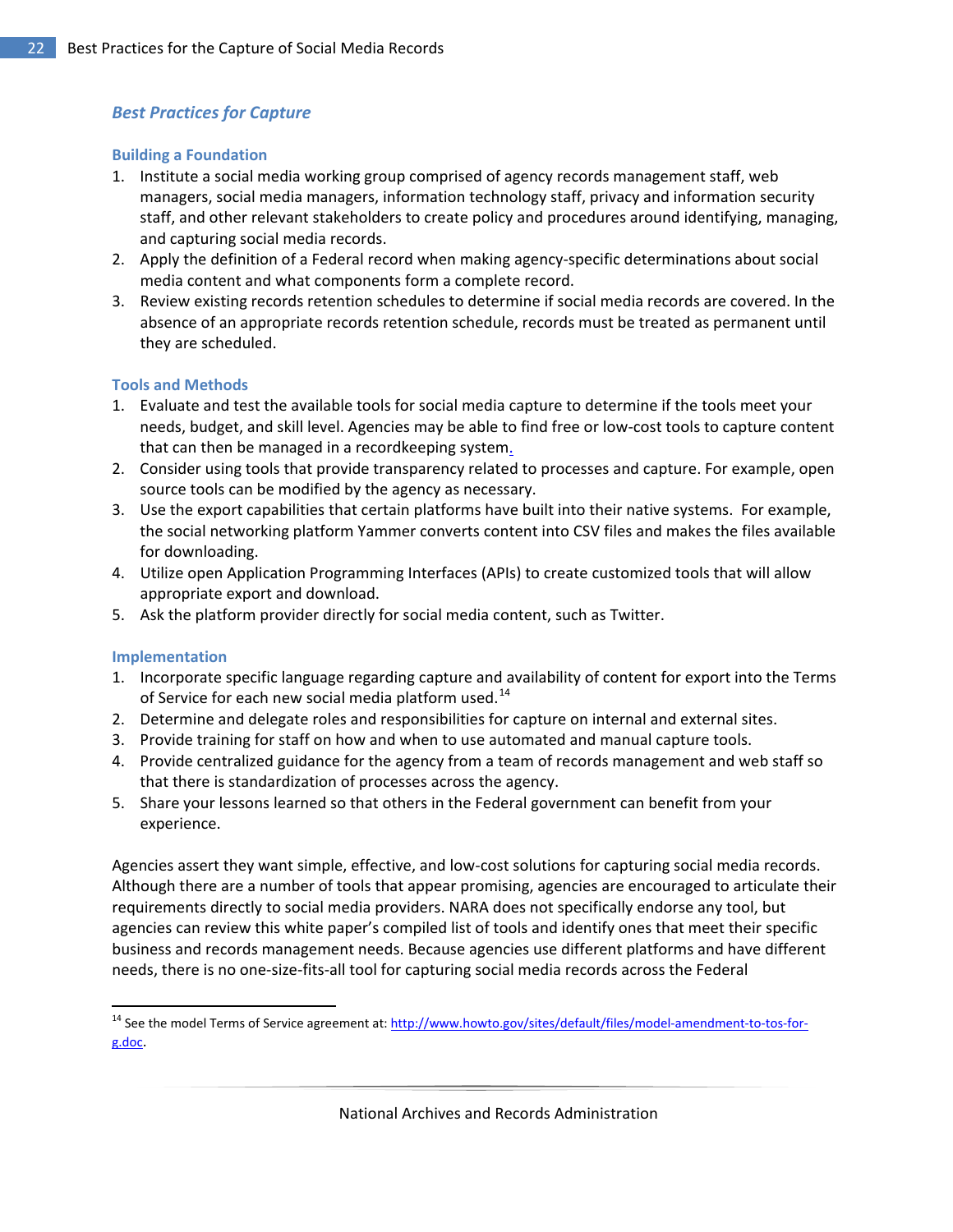#### government.

#### <span id="page-22-0"></span>*VII. NARA's transfer guidance and best practices for formats*

<span id="page-22-1"></span>The current guidelines [Expanding Acceptable Transfer Requirements: Transfer Instructions for](http://www.archives.gov/records-mgmt/initiatives/web-content-records.html)  [Permanent Electronic Records Web Content Records](http://www.archives.gov/records-mgmt/initiatives/web-content-records.html) specify the requirements for transferring permanent web content records to NARA. NARA is currently updating the transfer guidance for permanent electronic records which will result in the inclusion of additional acceptable formats. Even if the social media records are not permanent the use of sustainable formats can help guarantee accessibility for the life of the record (see FAQs About Selecting Sustainable Formats for Electronic [Records\)](http://www.archives.gov/records-mgmt/initiatives/sustainable-faq.html). It is recommended that agencies use tools that capture content with associated metadata so that the content remains searchable and retains its functionality.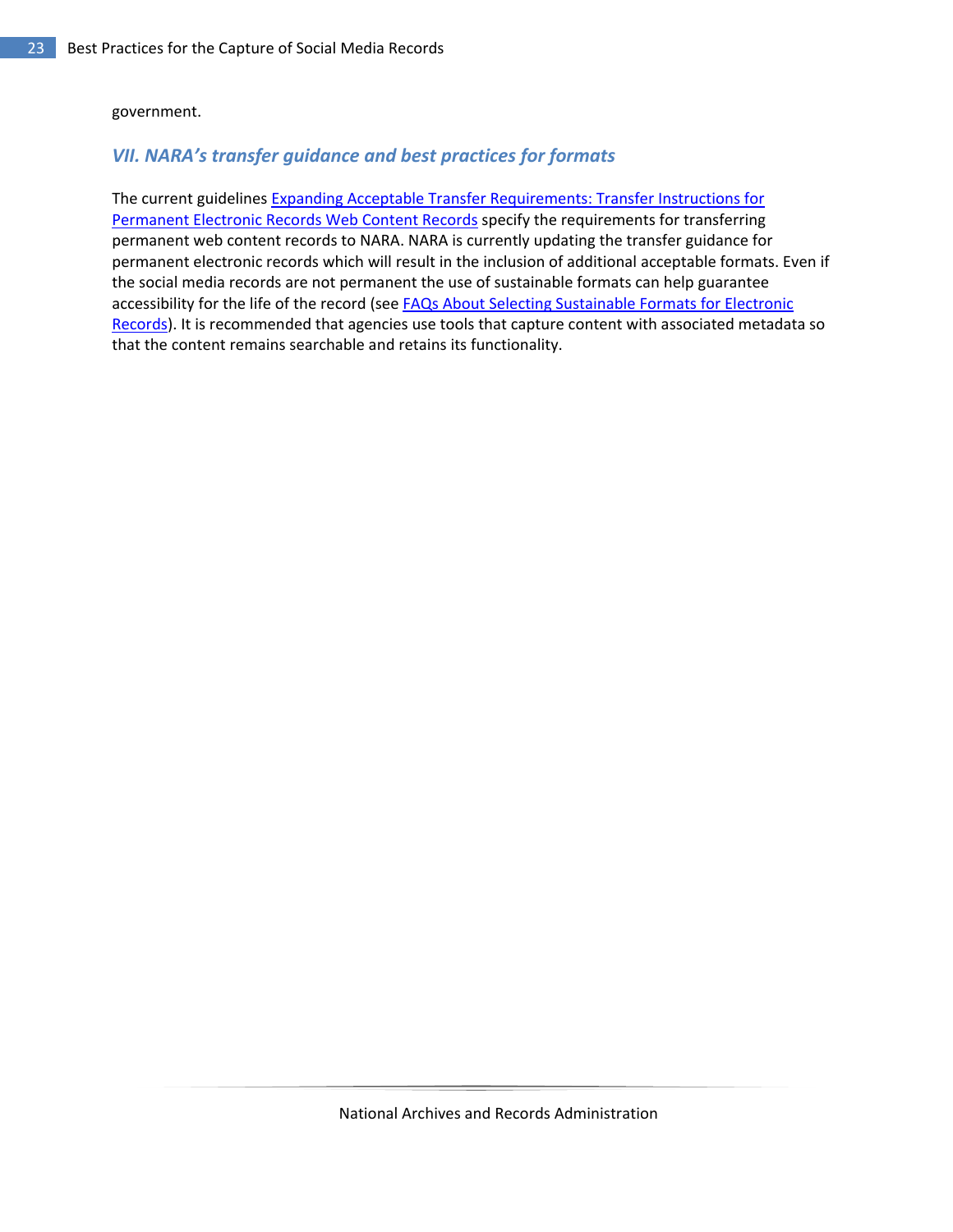## *References*

- 1) Government Accountability Office. *Federal Agencies Need Policies and Procedures for Managing and Protecting Information They Access and Disseminate*, GAO-11-605. (June 2011) [www.gao.gov/new.items/d11605.pdf.](http://www.gao.gov/new.items/d11605.pdf)
- 2) National Archives and Archives Administration. *A report on Federal Web 2.0 use and record value*. (2010) [www.archives.gov/records-mgmt/resources/web2.0-use.pdf.](http://www.archives.gov/records-mgmt/resources/web2.0-use.pdf)
- 3) National Archives and Records Administration. "Expanding Acceptable Transfer Requirements: Transfer Instructions for Permanent Electronic Records Web Content Records." (2004) [http://www.archives.gov/records-mgmt/initiatives/web-content-records.html.](http://www.archives.gov/records-mgmt/initiatives/web-content-records.html)
- 4) National Archives and Records Administration. "Frequently Asked Questions (FAQs) About Selecting Sustainable Formats for Electronic Records." (2012) [http://www.archives.gov/records](http://www.archives.gov/records-mgmt/initiatives/sustainable-faq.html)[mgmt/initiatives/sustainable-faq.html.](http://www.archives.gov/records-mgmt/initiatives/sustainable-faq.html)
- 5) National Archives and Records Administration. "NARA Bulletin: Guidance on managing social media records." (2013)
- 6) National Archives and Records Administration. "NARA Guidance on Managing Web Records." (2005) [http://www.archives.gov/records-mgmt/policy/managing-web-records.html.](http://www.archives.gov/records-mgmt/policy/managing-web-records.html)
- 7) National Archives and Records Administration. *Records Management Self-Assessment Report*. (2011) [http://www.archives.gov/records-mgmt/resources/self-assessment-2011.pdf.](http://www.archives.gov/records-mgmt/resources/self-assessment-2011.pdf)
- 8) National Archives and Records Administration. NARA Regulations (Subchapter B of 36 Code of Federal Regulations Chapter XII), 2009. [http://www.archives.gov/about/regulations/subchapter/b.html.](http://www.archives.gov/about/regulations/subchapter/b.html)
- 9) "Navy Official: 'Snapshots' Not Good Archiving Plan*." Information Management Journal* 46, no. 1 (Jan/Feb 2012): 16. ProQuest Research Library.
- <span id="page-23-0"></span>10) U.S. Navy. *Navy Command Social Media Handbook.* (2010): 3. [http://www.cnrc.navy.mil/PAO/socialnetwrk/soc\\_med\\_hnd\\_bk.pdf.](http://www.cnrc.navy.mil/PAO/socialnetwrk/soc_med_hnd_bk.pdf)

## *Additional Resources*

1) American Council for Technology (ACT) and Industry Advisory Council (IAC). "Best Practices of Social Media Records Policies." (2011)

[http://www.actgov.org/knowledgebank/whitepapers/Documents/Shared%20Interest%20Groups/Collaborati](http://www.actgov.org/knowledgebank/whitepapers/Documents/Shared%20Interest%20Groups/Collaboration%20and%20Transformation%20SIG) [on%20and%20Transformation%20SIG/Best%20Practices%20of%20Social%20Media%20Records%20Policies%](http://www.actgov.org/knowledgebank/whitepapers/Documents/Shared%20Interest%20Groups/Collaboration%20and%20Transformation%20SIG) [20-%20CT%20SIG%20-%2003-31-11%20%283%29.pdf.](http://www.actgov.org/knowledgebank/whitepapers/Documents/Shared%20Interest%20Groups/Collaboration%20and%20Transformation%20SIG)

- 2) ARMA International. Implications of Web-Based, Collaborative Technologies in Records Management (ANSI/ARMA 18-2011). (2011) [http://www.arma.org/standards/index.cfm.](http://www.arma.org/standards/index.cfm)
- 3) Boudreaux, C. "Social Media Governance: Policy Database." (2012) [http://socialmediagovernance.com/policies.php.](http://socialmediagovernance.com/policies.php)
- 4) Department of Defense. *Directive-Type Memorandum (DTM) 09-026 Responsible and Effective Use of Internet-Based Capabilities*. (2010[\) http://www.dtic.mil/whs/directives/corres/pdf/DTM-09-026.pdf.](http://www.dtic.mil/whs/directives/corres/pdf/DTM-09-026.pdf)
- 5) Federal CIO Council. "Guidelines for secure use of social media by Federal departments and agencies." (2009) http://www.cio.gov/images/site\_img/view\_document.jpg.
- 6) Franks, P. C. *How Federal Agencies Can Effectively Manage Records Created Using New Social Media Tool*s. San Jose State University on behalf of the IBM Center for The Business of Government. (2010) [http://www.businessofgovernment.org/report/how-Federal-agencies-can-effectively-manage-records](http://www.businessofgovernment.org/report/how-federal-agencies-can-effectively-manage-records-created-using-new-social-media-t)[created-using-new-social-media-tools.](http://www.businessofgovernment.org/report/how-federal-agencies-can-effectively-manage-records-created-using-new-social-media-t)
- 7) General Services Administration. *CIO P 2106.2 GSA Social Media Handbook*. (2009) [http://www.gsa.gov/graphics/staffoffices/socialmediahandbook.pdf.](http://www.gsa.gov/graphics/staffoffices/socialmediahandbook.pdf)